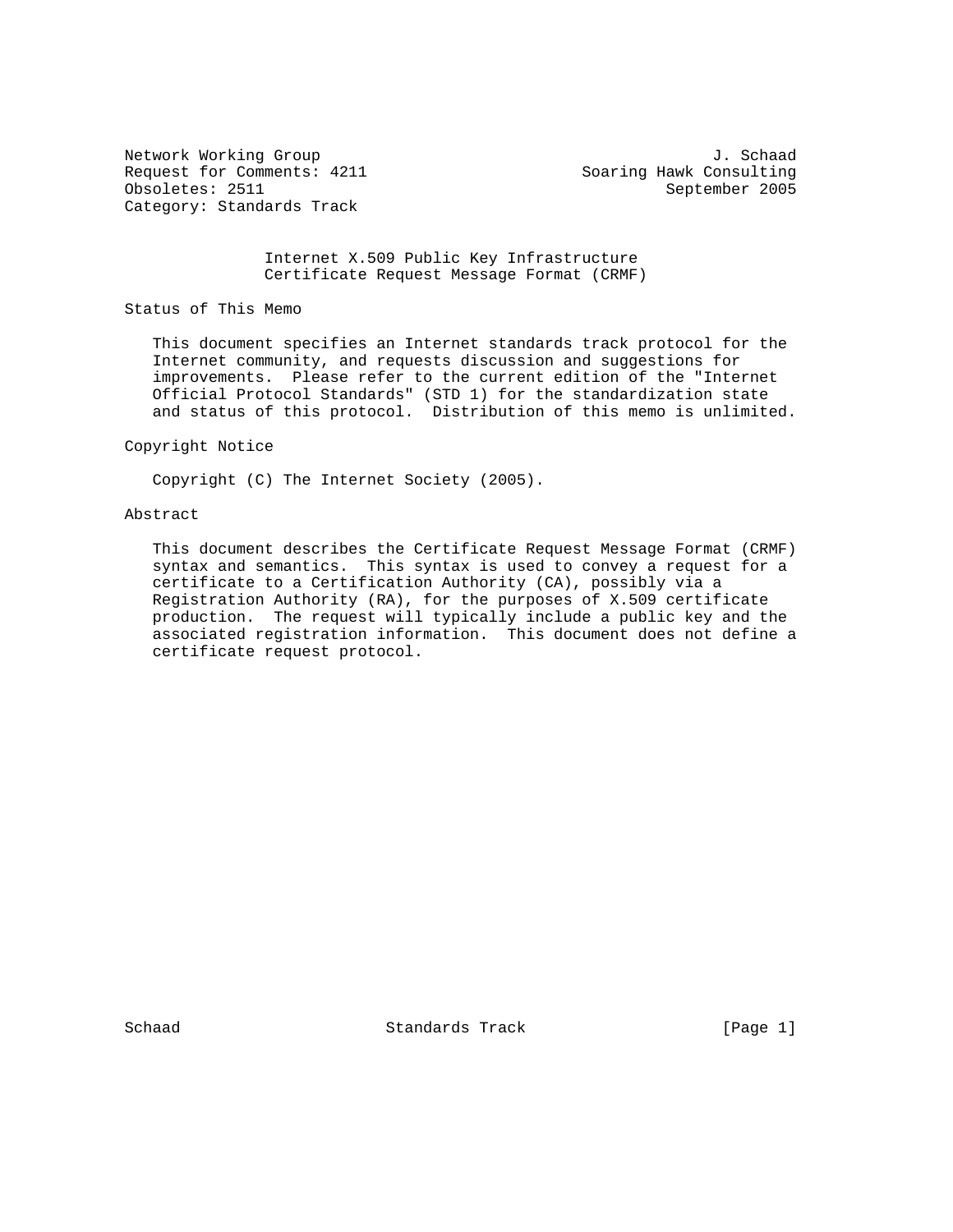# Table Of Contents

|  | 4.2.1. Private Key Info Content Type 11                         |
|--|-----------------------------------------------------------------|
|  | 4.2.2. Private Key Structures 12                                |
|  | 4.2.3. Challenge-Response Guidelines 13                         |
|  |                                                                 |
|  |                                                                 |
|  |                                                                 |
|  |                                                                 |
|  |                                                                 |
|  |                                                                 |
|  | 6.3. Publication Information Control 19                         |
|  |                                                                 |
|  |                                                                 |
|  | 6.6. Protocol Encryption Key Control 23                         |
|  |                                                                 |
|  |                                                                 |
|  |                                                                 |
|  |                                                                 |
|  |                                                                 |
|  |                                                                 |
|  |                                                                 |
|  |                                                                 |
|  |                                                                 |
|  | Appendix A. Use of RegInfo for Name-Value Pairs 29              |
|  | $A.1$ .                                                         |
|  | IssuerName, SubjectName, and Validity Value Encoding 29<br>A.2. |
|  | Appendix B. ASN.1 Structures and OIDs 32                        |
|  | Appendix C. Why do Proof-of-Possession (POP) 38                 |

Schaad Standards Track [Page 2]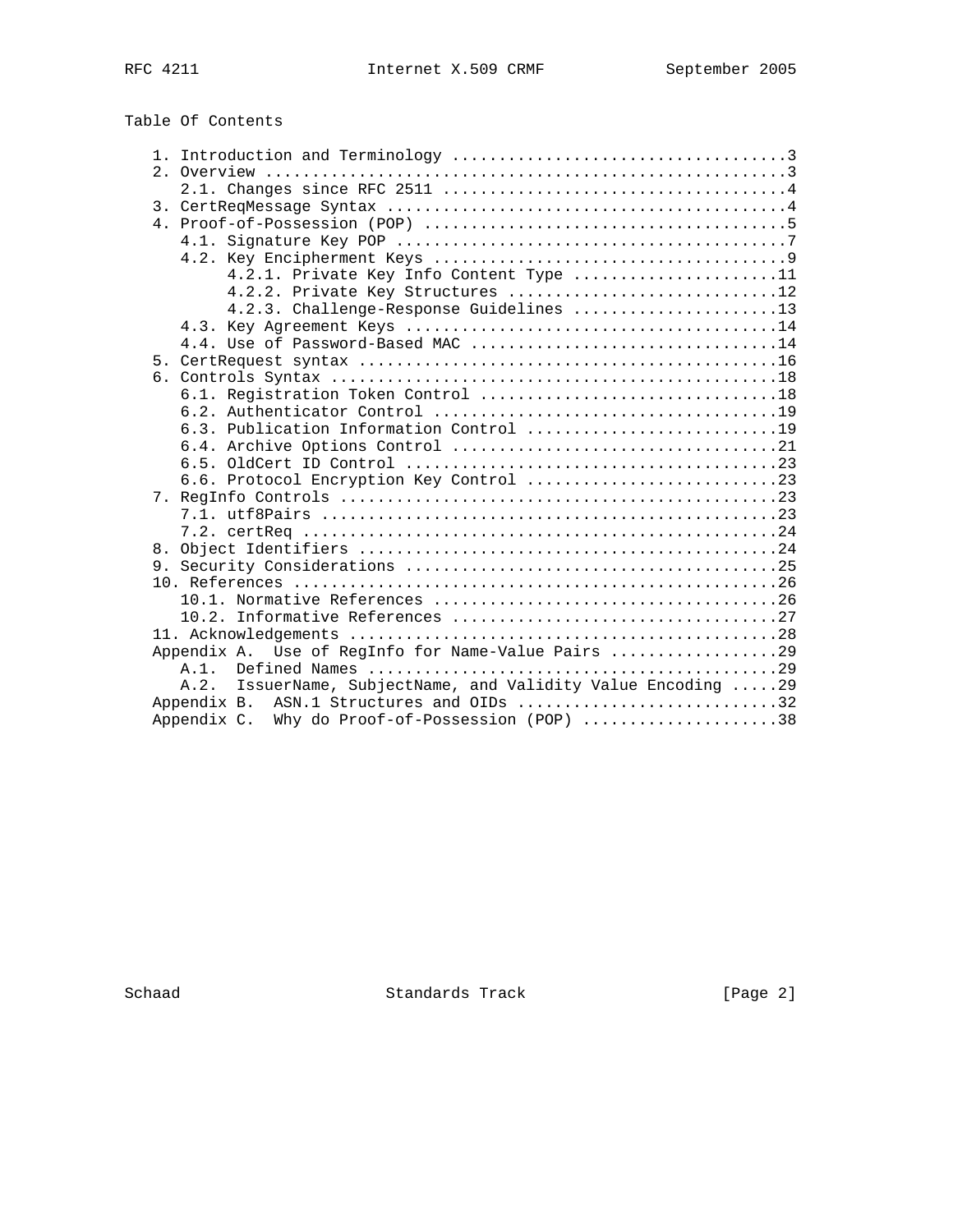## 1. Introduction and Terminology

 This document describes the Certificate Request Message Format (CRMF). A Certificate Request Message object is used within a protocol to convey a request for a certificate to a Certification Authority (CA), possibly via a Registration Authority (RA), for the purposes of X.509 certificate production. The request will typically include a public key and the associated registration information.

 The certificate request object defined in this document is not a stand-alone protocol. The information defined in this document is designed to be used by an externally defined Certificate Request Protocol (CRP). The referencing protocol is expected to define what algorithms are used, and what registration information and control structures are defined. Many of the requirements in this document refer to the referencing Certificate Request Protocol (CRP).

 Certificate requests may be submitted by an RA requesting a certificate on behalf of a Subject, by a CA requesting a cross certificate from another CA, or directly by an End Entity (EE).

 The key words "MUST", "REQUIRED", "SHOULD", "RECOMMENDED", and "MAY" in this document (in uppercase, as shown) are to be interpreted as described in RFC 2119 [RFC2119].

2. Overview

Construction of a certification request involves the following steps:

- a) A CertRequest object is constructed. This object may include the public key, all or a portion of the Subject name, other requested certificate fields, and additional control information related to the registration process. Depending on the CRP, this information can be specified by the Subject and potentially modified by an RA, or specified by the RA based on knowledge of the Subject or documentation presented by the Subject.
- b) If required, a proof-of-possession (of the private key corresponding to the public key for which a certificate is being requested) value is calculated.
- c) Additional registration information can be combined with the proof-of-possession value and the CertRequest structure to form a CertReqMessage. Additional registration information can be added by both the Subject and an RA.

Schaad **Standards Track** [Page 3]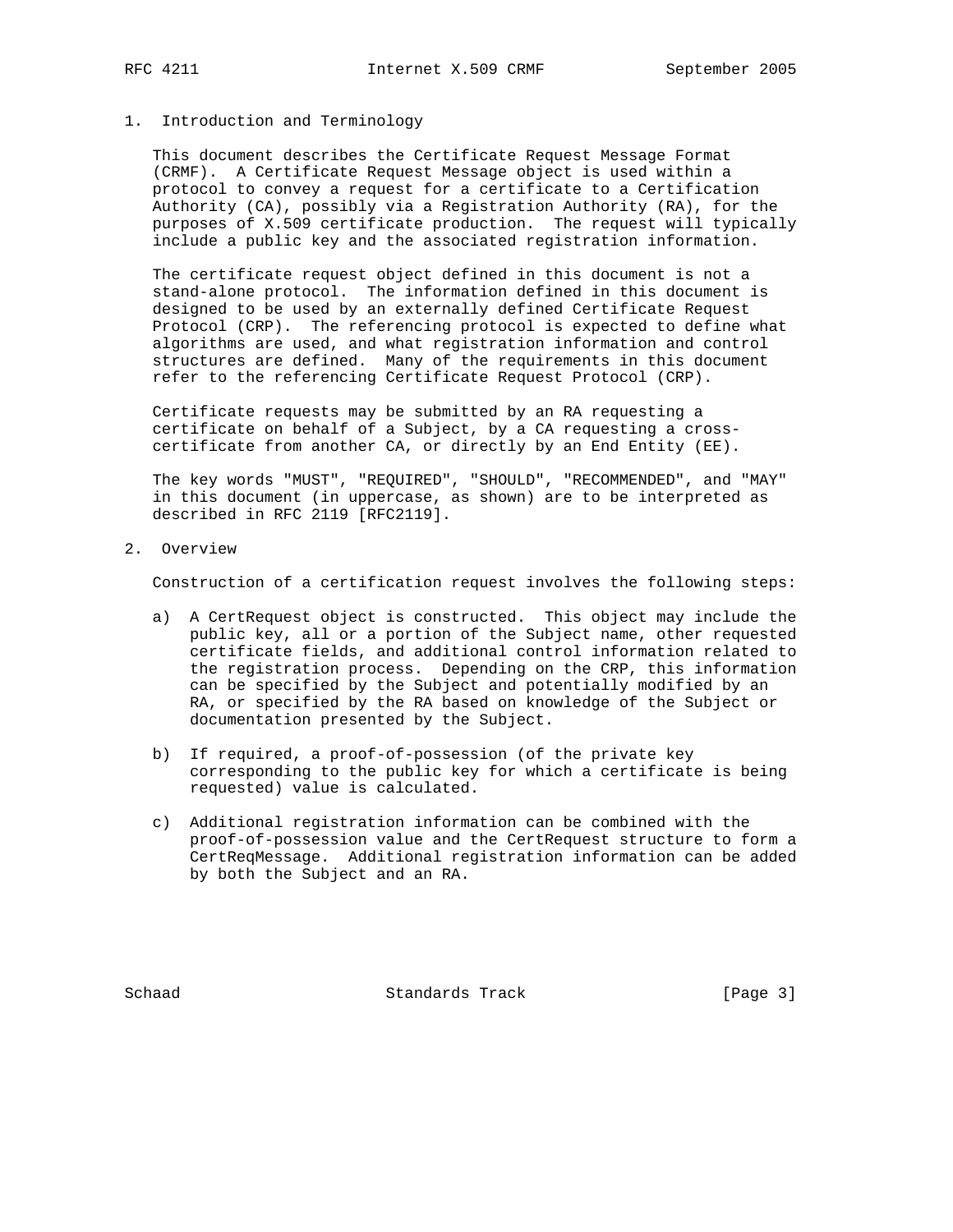- d) The CertReqMessage is securely communicated to a CA. Specific means of secure transport are to be specified by each CRP that refers to this document.
- 2.1. Changes since RFC 2511
	- 1. Addition of an introduction section.
	- 2. Addition of the concept of a CRP and language relating to CRPs.
	- 3. In section 6.2, changed regToken to authenticator.
	- 4. Add information describing the contents of the EncryptedValue structure.
	- 5. Changed name and contents of OID {id-regInfo 1}.
	- 6. Added text detailing what goes into the fields of the different structures defined in the document.
	- 7. Replaced Appendix A with a reference to [RFC2875]. The only difference is that the old text specified to use subject alt name instead of subject name if subject name was empty. This is not possible for a CA certificate issued using PKIX. It would however be useful to update RFC 2875 to have this fallback position.
	- 7. Insert Appendix C describing why POP is necessary and what some of the different POP attacks are.
	- 8. pop field in the CertReqMsg structure has been renamed to popo to avoid confusion between POP and pop.
	- 9. The use of the EncryptedValue structure has been deprecated in favor of the EnvelopedData structure.
	- 10. Add details on how private keys are to be structured when encrypted.
	- 11. Allow for POP on key agreement algorithms other than DH.
- 3. CertReqMessage Syntax

 A certificate request message is composed of the certificate request, an optional proof-of-possession field, and an optional registration information field.

Schaad **Standards Track** [Page 4]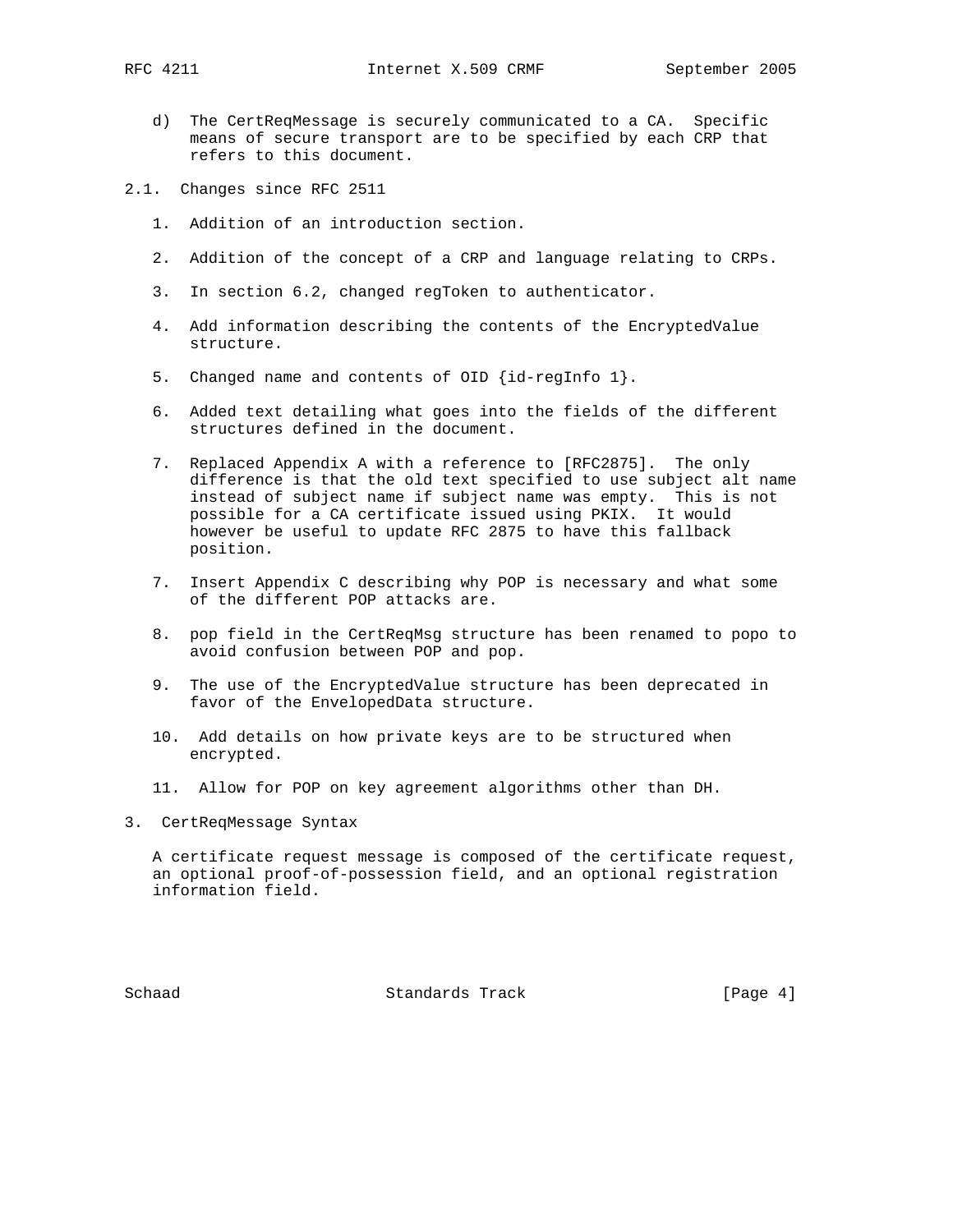CertReqMessages ::= SEQUENCE SIZE (1..MAX) OF CertReqMsg CertReqMsg ::= SEQUENCE { certReq CertRequest, popo ProofOfPossession OPTIONAL, -- content depends upon key type regInfo SEQUENCE SIZE(1..MAX) of AttributeTypeAndValue OPTIONAL }

The fields of CertReqMsg have the following meaning:

 certReq contains the template of the certificate being requested. The template is filled in by (or on behalf of) the Subject. Not all fields within the template need to be specified. Details on this field are found in section 5.

 popo contains the value used to demonstrate that the entity that will be identified as the Subject of the certificate is actually in possession of the corresponding private key. This field varies in structure and content based on the public key algorithm and the mode (encryption vs. signature) in which the algorithm is used, as specified in the KeyUsage field of the certificate to be issued. Details on this field are found in section 4.

 regInfo field SHOULD contain only supplementary information relating to the context of the certificate request, where such information is required to fulfill the request. This information might include subscriber contact information, billing information, or other ancillary information useful to fulfillment of the request.

 Information directly related to certificate content SHOULD be included in the certReq content. However, inclusion of additional certReq content by RAs can invalidate the popo field (depending on the details of the POP method used). Therefore, data intended for certificate content MAY be provided in regInfo.

 It is the responsibility of a referencing CRP to define the details of what can be specified in the regInfo field. This document describes one method of encoding the information found in this field. Details on this encoding are found in Appendix A.

```
4. Proof-of-Possession (POP)
```
 In order to prevent certain attacks (see Appendix C) and to allow a CA/RA to properly check the validity of the binding between a subject and a key pair, the PKI management structures specified here make it possible for a subject to prove that it has possession of (i.e., is

Schaad Standards Track [Page 5]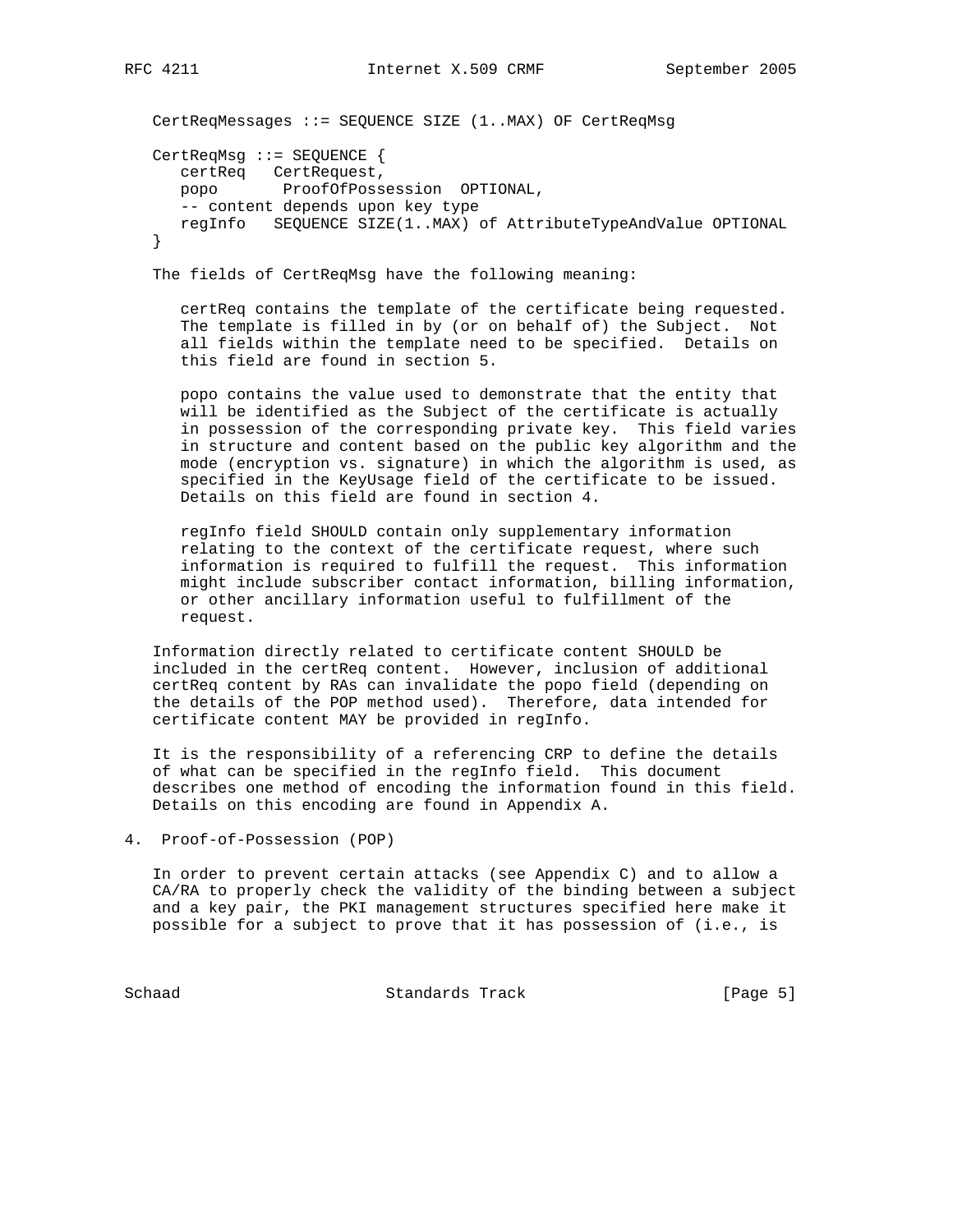able to use) the private key corresponding to the public key for which a certificate is requested. A given CRP is free to choose how to enforce POP (e.g., out-of-band procedural means versus the CRMF in-band message) in its certification exchanges. Within a given CRP, CAs and RAs are free to choose from among the POP methods provided (i.e., this is a policy issue local to an RA/CA). A CRP SHOULD define either which POP methods are required, or specify a mechanism for clients to discover the POP methods supported.

 Any CRP referencing this document MUST enforce POP by some means. There are currently many non-PKIX operational protocols in use (various electronic mail protocols are one example) that do not explicitly check the binding between the end entity and the private key. Until operational protocols that do verify the binding (for signature, encryption, and key agreement key pairs) exist, and are ubiquitous, this binding cannot be assumed to have been verified by the CA/RA. Therefore, one cannot truly know if the binding of the public key and the identity in the certificate is actually correct.

 POP is accomplished in different ways depending on the type of key for which a certificate is requested. If a key can be used for multiple purposes (e.g., a signing and decryption RSA key), then any of the methods MAY be used. Protocol designers need to be aware that there can be hardware limitations on what POP methods may be usable, e.g., if the private key is maintained in a hardware token.

 This specification allows for cases where POP is validated by the CA, the RA, or both. Some policies require the CA to verify POP during certificate issuance, in which case the RA MUST forward the end entity's CertRequest and ProofOfPossession fields unaltered to the CA. (In this case, the RA could verify the POP and reject failing certificate requests rather than forwarding them to the CA.) If the CA is not required by policy to verify POP, then the RA SHOULD forward the end entity's request and proof, unaltered, to the CA as above. If this is not possible (for example because the RA verifies POP by an out-of-band method), then the RA uses the raVerified element to attest to the CA that the required proof has been validated. If the CA/RA uses an out-of-band method to verify POP (such as physical delivery of CA/RA-generated private keys), then the ProofOfPossession field is omitted.

 ProofOfPossession ::= CHOICE { raVerified [0] NULL, signature [1] POPOSigningKey, keyEncipherment [2] POPOPrivKey, keyAgreement [3] POPOPrivKey }

Schaad **Standards Track** [Page 6]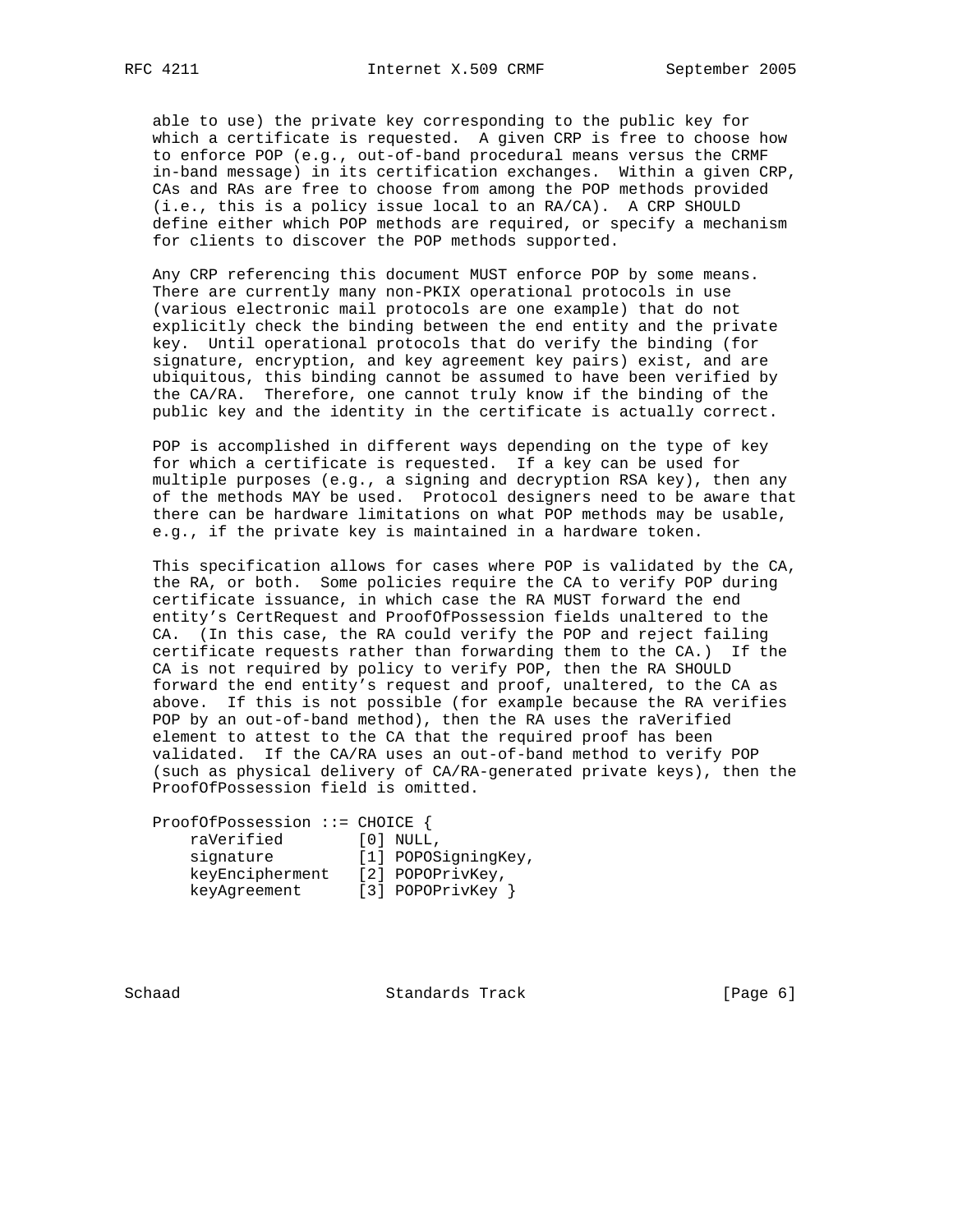The fields of ProofOfPossession have the following meaning:

 raVerified indicates that the RA has performed the POP required on the certificate request. This field is used by an RA when 1) the CA is not required to do its own POP verification and 2) the RA needs to change the contents of the certReq field. CRPs MUST provide a method for the RA to sign the ProofOfPossession. A requestor MUST NOT set this field and an RA/CA MUST NOT accept a ProofOfPossession where the requestor sets this field.

 signature is used for performing POP with signature keys. The details of this field are covered in section 4.1.

 keyEncipherment is used for performing POP with key encipherment encryption based keys (i.e., RSA). The details of this field are covered in section 4.2.

 keyAgreement is used for performing POP with key agreement type encryption keys (i.e., DH). The details of this field are covered in section 4.3.

#### 4.1. Signature Key POP

 POP for a signature key is accomplished by performing a signature operation on a piece of data containing the identity for which the certificate is desired.

 There are three cases that need to be looked at when doing a POP for a signature key:

- 1. The certificate subject has not yet established an authenticated identity with a CA/RA, but has a password and identity string from the CA/RA. In this case, the POPOSigningKeyInput structure would be filled out using the publicKeyMAC choice for authInfo, and the password and identity would be used to compute the publicKeyMAC value. The public key for the certificate being requested would be placed in both the POPOSigningKeyInput and the Certificate Template structures. The signature field is computed over the DER-encoded POPOSigningKeyInput structure.
- 2. The CA/RA has established an authenticated identity for the certificate subject, but the requestor is not placing it into the certificate request. In this case, the POPOSigningKeyInput structure would be filled out using the sender choice for authInfo. The public key for the certificate being requested would be placed in both the POPOSigningKeyInput and the Certificate Template structures. The signature field is computed over the DER-encoded POPOSigningKeyInput structure.

Schaad Standards Track [Page 7]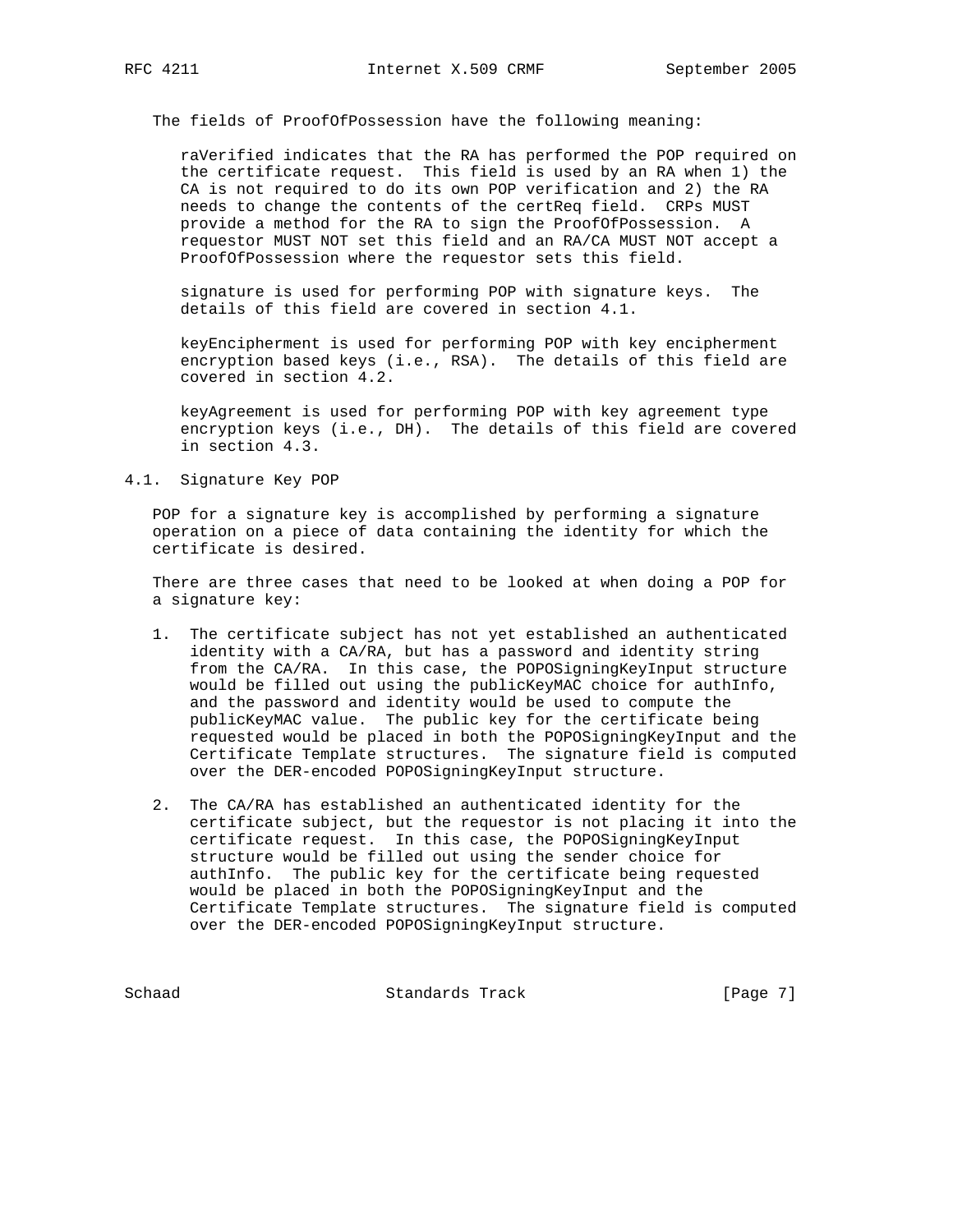3. The certificate subject places its name in the Certificate Template structure along with the public key. In this case the poposkInput field is omitted from the POPOSigningKey structure. The signature field is computed over the DER-encoded certificate template structure.

| POPOSigningKey ::= SEQUENCE $\{$ |                                   |
|----------------------------------|-----------------------------------|
| poposkInput                      | [0] POPOSigningKeyInput OPTIONAL, |
| algorithmIdentifier              | AlgorithmIdentifier,              |
| signature                        | BIT STRING }                      |

The fields of POPOSigningKey have the following meaning:

 poposkInput contains the data to be signed, when present. This field MUST be present when the certificate template does not contain both the public key value and a subject name value.

 algorithmIdentifier identifiers the signature algorithm and an associated parameters used to produce the POP value.

 signature contains the POP value produce. If poposkInput is present, the signature is computed over the DER-encoded value of poposkInput. If poposkInput is absent, the signature is computed over the DER-encoded value of certReq.

 POPOSigningKeyInput ::= SEQUENCE { authInfo CHOICE { sender [0] GeneralName, -- used only if an authenticated identity has been -- established for the sender (e.g., a DN from a -- previously-issued and currently-valid certificate) publicKeyMAC PKMACValue }, -- used if no authenticated GeneralName currently exists for -- the sender; publicKeyMAC contains a password-based MAC -- on the DER-encoded value of publicKey publicKey SubjectPublicKeyInfo } -- from CertTemplate

The fields of POPOSigningKeyInput have the following meaning:

 sender contains an authenticated identity that has been previously established for the subject.

 publicKeyMAC contains a computed value that uses a shared secret between the CA/RA and the certificate requestor.

 publicKey contains a copy of the public key from the certificate template. This MUST be exactly the same value as is contained in the certificate template.

Schaad Standards Track [Page 8]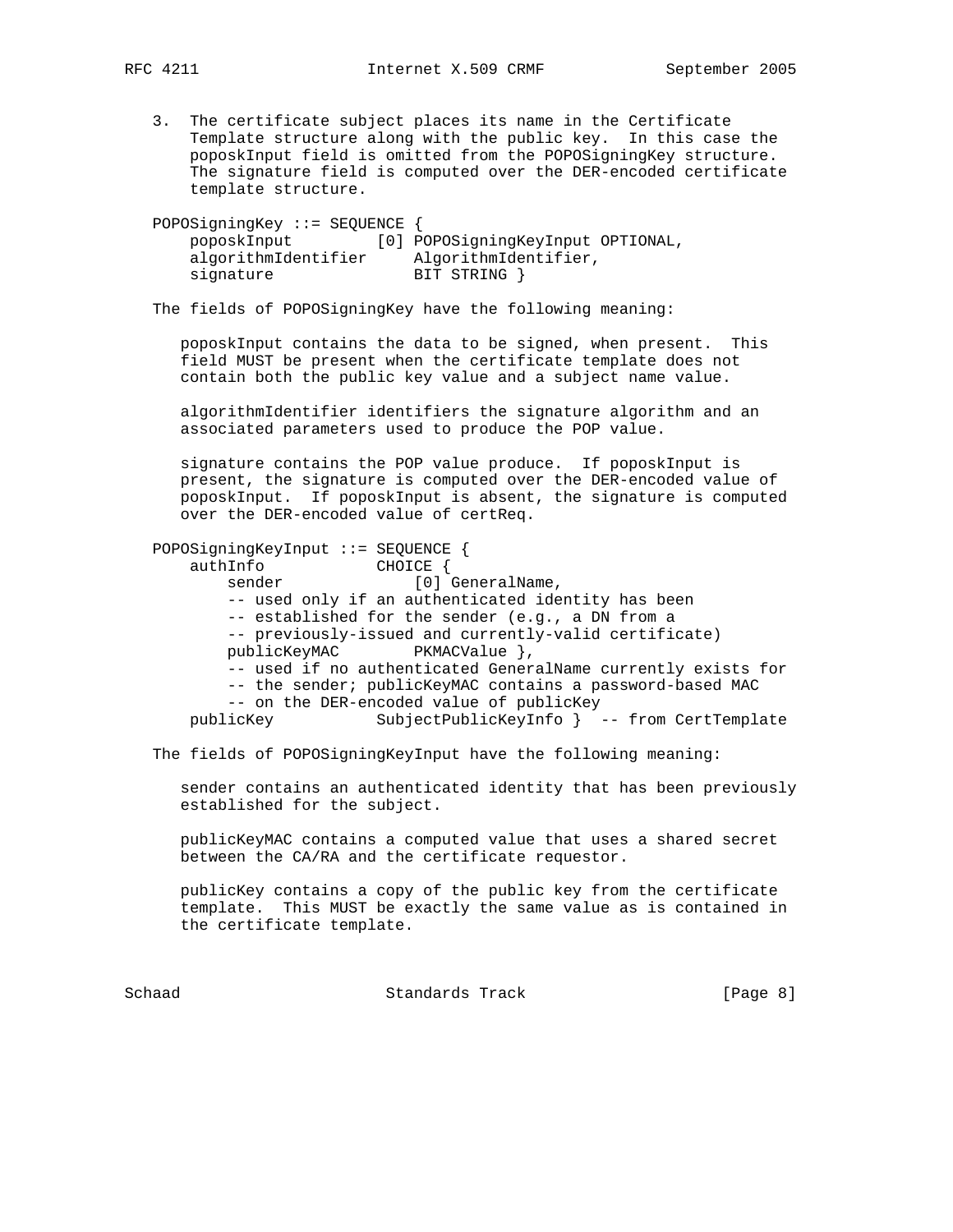PKMACValue ::= SEQUENCE { algId AlgorithmIdentifier, value BIT STRING }

The fields of PKMACValue have the following meaning:

 algId identifies the algorithm used to compute the MAC value. All implementations MUST support id-PasswordBasedMAC. The details on this algorithm are presented in section 4.4.

 value contains the computed MAC value. The MAC value is computed over the DER-encoded public key of the certificate subject.

 The CA/RA identifies the shared secret to be used by looking at 1) the general name field in the certificate request or 2) either the regToken (see section 6.1) or authToken (see section 6.2) controls.

4.2. Key Encipherment Keys

 POP for key encipherment keys is accomplished by one of three different methods. The private key can be provided to the CA/RA, an encrypted challenge from the CA/RA can be decrypted (direct method), or the created certificate can be returned encrypted and used as the challenge response (indirect method).

```
 POPOPrivKey ::= CHOICE {
     thisMessage [0] BIT STRING, -- deprecated
      subsequentMessage [1] SubsequentMessage,
     dhMAC<br>agreeMAC [2] BIT STRING, -- deprecated<br>[3] PKMACValue,
agreeMAC [3] PKMACValue,
encryptedKey [4] EnvelopedData }
    -- for keyAgreement (only), possession is proven in this message
    -- (which contains a MAC (over the DER-encoded value of the
    -- certReq parameter in CertReqMsg, which must include both subject
    -- and publicKey) based on a key derived from the end entity's
    -- private DH key and the CA's public DH key);
    -- the dhMAC value MUST be calculated as per the directions given
    -- in RFC 2875 for static DH proof-of-possession.
  SubsequentMessage ::= INTEGER {
      encrCert (0),
      challengeResp (1) }
  The fields of POPOPrivKey have the following meaning:
     thisMessage contains the encrypted private key for which a
     certificate is to be issued. The possession of the private key is
     proved by providing it to the CA/RA. This field was incorrectly
```
Schaad Standards Track [Page 9]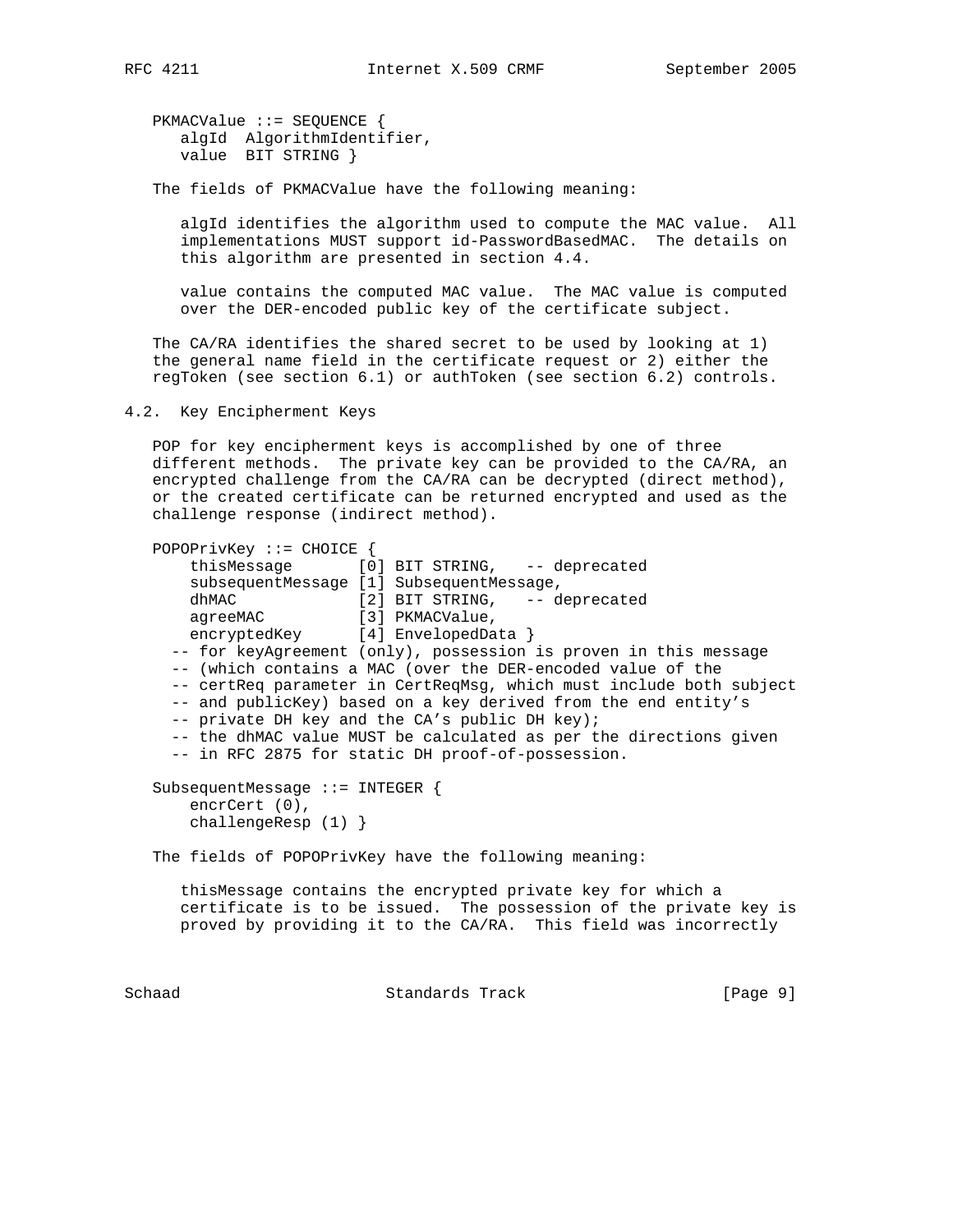typed when the specification was first written. The correct way to use this field is to create an EncryptedValue structure where the encrypted content is the private key, the EncryptedValue structure is then wrapped in the BIT STRING type. This field has been deprecated in favor of encryptedKey.

 subsequentMessage is used to indicate that the POP will be completed by decrypting a message from the CA/RA and returning a response. The type of message to be decrypted is indicated by the value used.

 encrCert indicates that the certificate issued is to be returned in an encrypted form. The requestor is required to decrypt the certificate and prove success to the CA/RA. The details of this are provided by the CRP.

 challengeResponse indicates that a challenge message is to be sent from the CA/RA to the requestor. The details of the challenge message and the response are to be provided by the CRP.

 dhMAC is used for Diffie-Hellman key agreement keys. It contains a computed MAC that is obtained by using the requestor's private key and the CA/RA public key. The use of this field is deprecated in favor of the agreeMAC field. Details are covered in section 4.3.

 agreeMAC is used for key agreement keys. It contains a computed MAC that is obtained by using the requestor's private key and a matching CA/RA public key. Details are covered in section 4.3.

 macAlg contains the algorithm identifying the method used to compute the MAC value.

macValue contains the computed MAC value.

 encryptedKey contains the encrypted private key matching the public key for which the certificate is to be issued. It also contains an identification value to indicate it was constructed by the requestor of the certificate. The enveloped content type MUST be id-ct-encKeyWithID.

 It is expected that protocols that incorporate this specification will include the confirmation and challenge-response messages necessary for a complete protocol.

Schaad Standards Track [Page 10]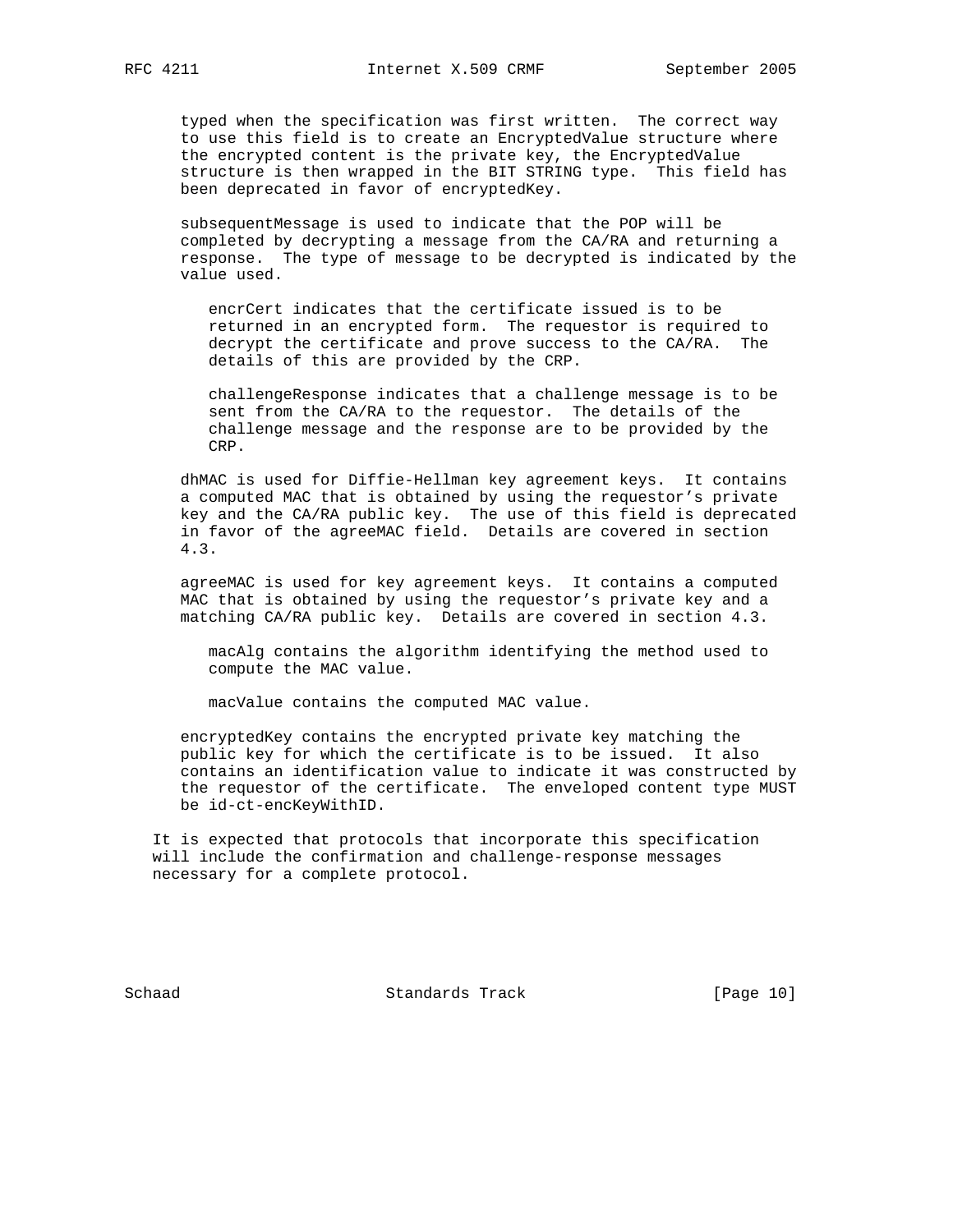## 4.2.1. Private Key Info Content Type

 This content type is used for 1) proving possession of private keys and 2) escrow of private keys (using the archive options control in section 6.4). This structure is based on the private key info structure from [PKCS8] but has one deliberate difference. There is a potential attack on escrow agents if they decrypt the private key but don't know to whom the encrypted key is supposed to belong. An attacker could intercept the encrypted private key, build a certificate request around it and then ask for a recovery operation on the private key.

This content type and its structure are:

id-ct-encKeyWithID OBJECT IDENTIFIER ::= {id-ct 21}

 EncKeyWithID ::= SEQUENCE { privateKey PrivateKeyInfo, identifier CHOICE { string UTF8String, generalName GeneralName } OPTIONAL } PrivateKeyInfo ::= SEQUENCE { version and INTEGER, privateKeyAlgorithm AlgorithmIdentifier, privateKey oCTET STRING, attributes [0] IMPLICIT Attributes OPTIONAL }

Attributes ::= SET OF Attribute

The fields of EncKeyWithID are defined as:

 privateKey contains the encoded private key. Definitions for three private key formats are included in this document. Specifications for asymmetric algorithms need to include both the public and private key definitions for consistency.

 identifier contains a name that the CA/RA can associate with the requestor. This will generally be either the DN of a certificate or a text token passed and known to both the requestor and the CA/RA. This field MUST be present if the purpose is to prove possession of the private key. The field SHOULD be present if archiving a key and the archive agent is expected to decrypt the key.

Schaad Standards Track [Page 11]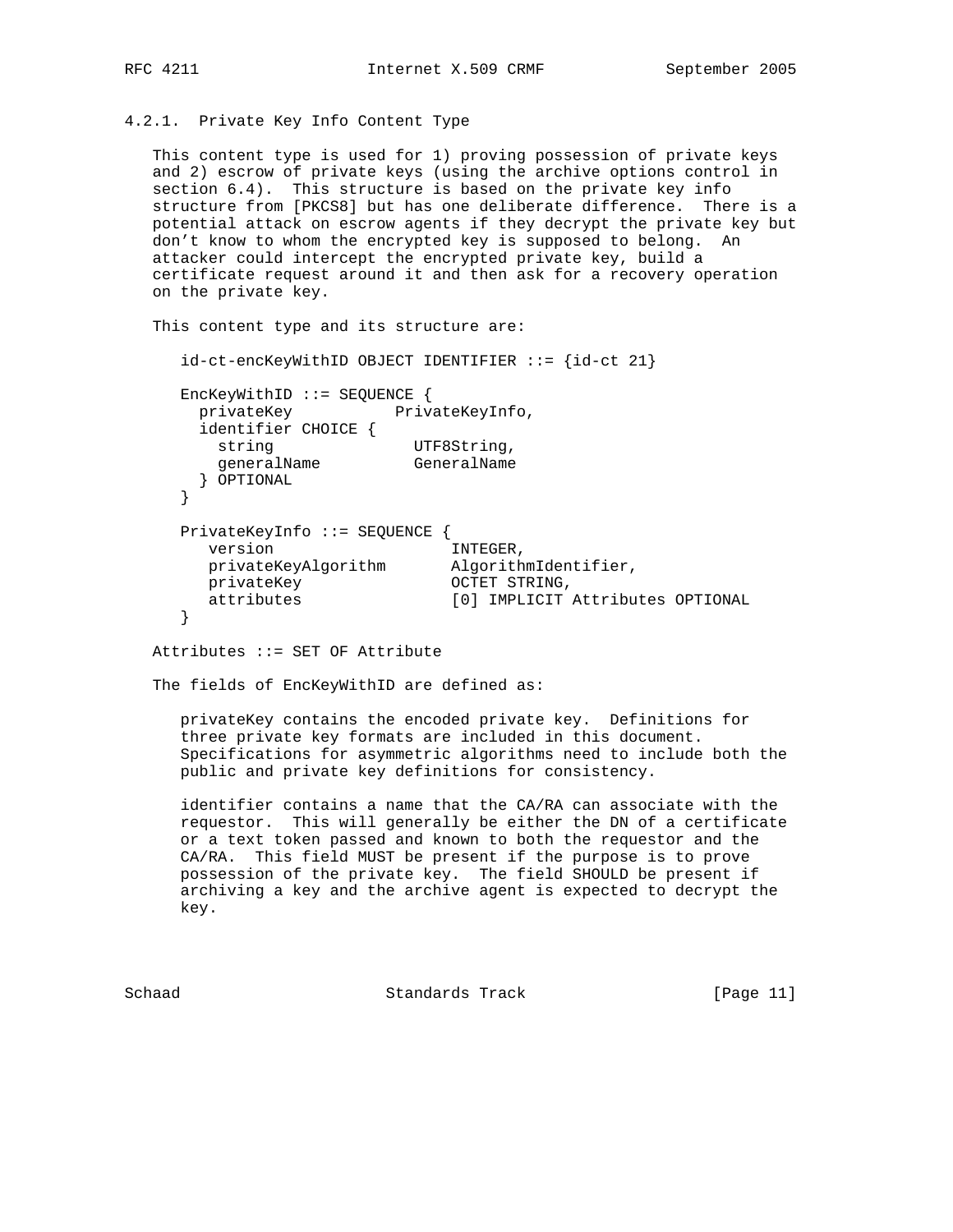The fields of PrivatekeyInfo are define as:

version MUST be the value 0

 privateKeyAlgorithm contains the identifier for the private key object

 privateKey is an octet string whose contents is the private key and whose format is defined by the value of privateKeyAlgorithm.

 attributes is a set of attributes. They are extended information that is part of the private key information.

4.2.2. Private Key Structures

We are defining the structures here to be used for three algorithms.

4.2.2.1. D-H Private Keys

 When creating a PrivateKeyInfo for a D-H key, the following rules apply:

- 1. The privateKeyAlgorithm MUST be set to id-dh-private-number. The parameter for id-dh-private-number is DomainParameters (imported from [PKIXALG]).
- 2. The ASN structure for privateKey MUST be

DH-PrivateKey ::= INTEGER

3. The attributes field MUST be omitted.

4.2.2.2. DSA Private Keys

 When creating a PrivateKeyInfo for a DSA key, the following rules apply:

- 1. The privateKeyAlgorithm MUST be set to id-dsa. The parameters for id-dsa is Dss-Parms (imported from [PKIXALG]).
- 2. The ASN structure for privateKey MUST be

DSA-PrivateKey ::= INTEGER

3. The attributes field MUST be omitted.

Schaad Standards Track [Page 12]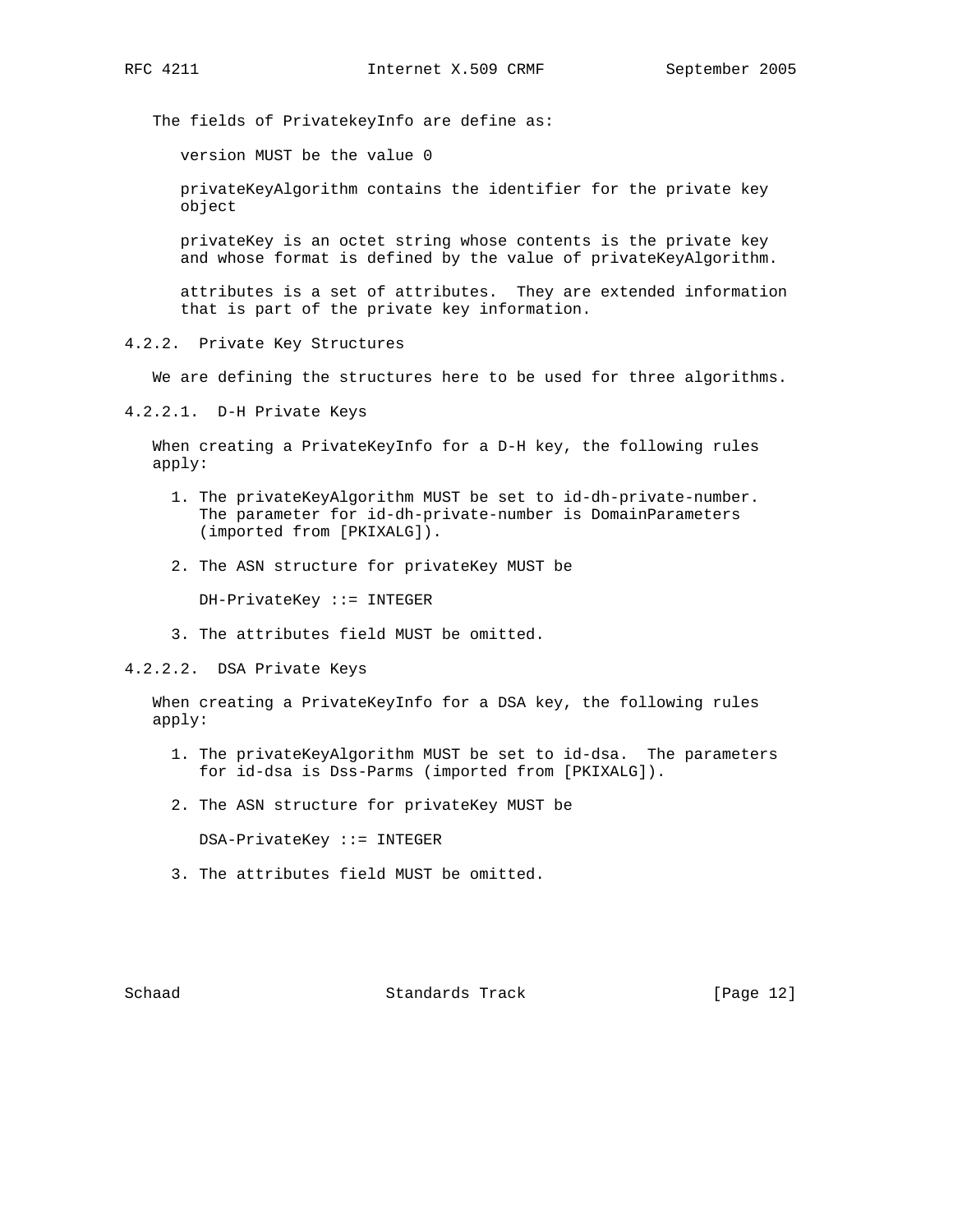### 4.2.2.3. RSA Private Keys

 When creating a PrivateKeyInfo for an RSA key, the following rules apply:

- 1. The privateKeyAlgorithm MUST be set to rsaEncryption.
- 2. The ASN structure for privateKey MUST be RSAPrivateKey (defined in [PKCS1])
- 3. The attributes field MUST be omitted.
- 4.2.3. Challenge-Response Guidelines

 The following provides guidelines to enrollment protocol authors about how an indirect proof-of-possession is expected to work and about some of the areas where one needs to be careful in crafting the messages to implement this POP method.

- 1. The original enrollment request includes a proof of identity of some type and the public portion of the encryption key. Note that the proof of identity needs to cover the public portion of the encryption key to prevent substitution attacks (where the attacker changes your public key for his public key).
- 2. The response message from the server includes an encrypted data value of some type. That value needs to be authenticated in some fashion as having come from the server. The specification needs to include the specifics of how this value is returned for the different key types. For RSA keys, the value can be specified as being directly encrypted by the RSA public key; this will not work for a D-H key where you need to specify an indirect mechanism to encrypt the value.
- 3. The second request message includes a hash of the decrypted value. This message MUST NOT be just the hash of the encrypted value, as one should never "sign" a completely random value. It is desirable to include information such as the identity string in the hashing process so that this can be made explicitly. This returned value MUST be included in a second proof of identity.

 It is strongly suggested that transaction identifiers and nonce values be required when performing indirect POP, as this allows for 1) tying the different messages in the process together and 2) letting each entity inject some amount of random data into the process of doing identity proofs.

Schaad Standards Track [Page 13]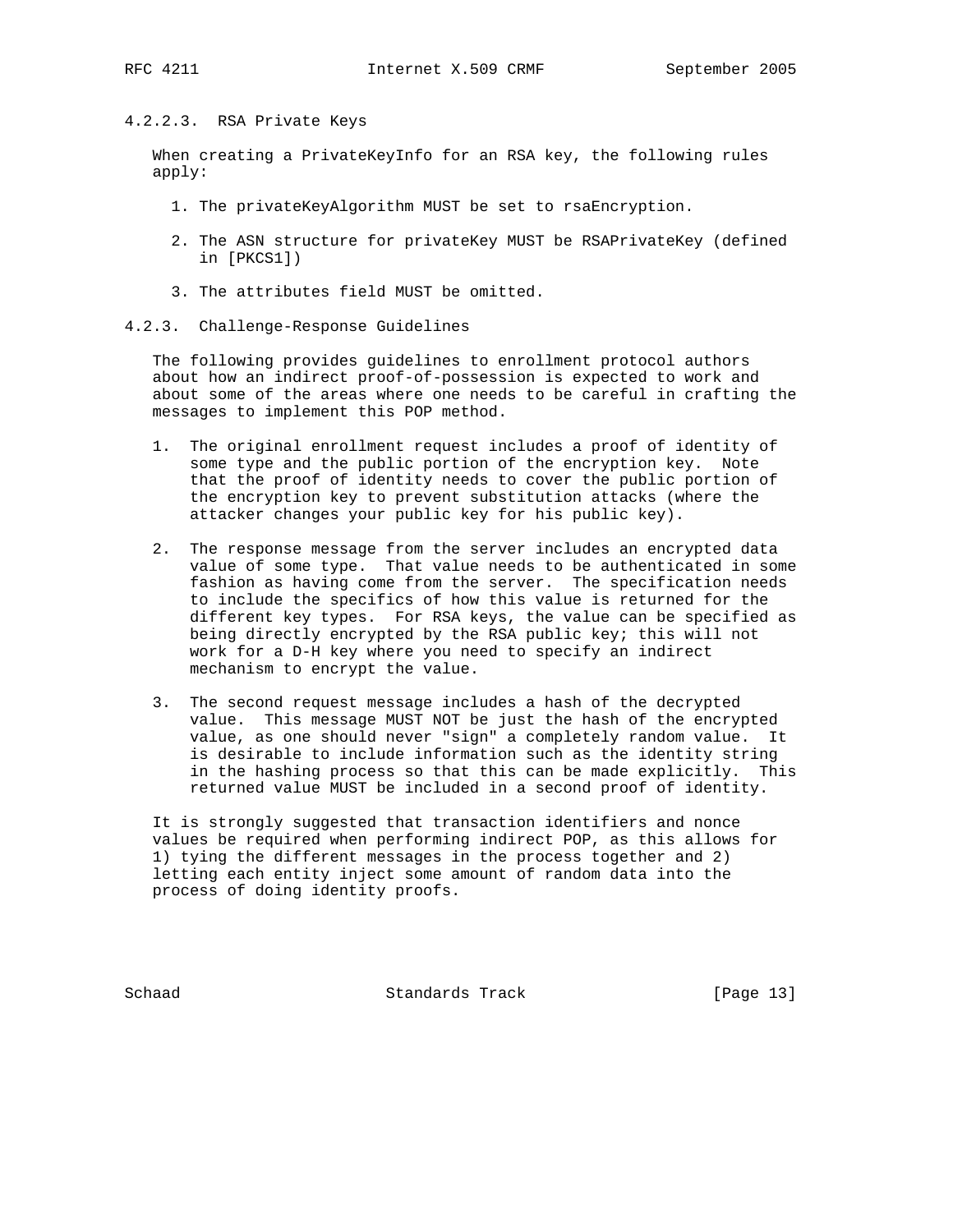#### 4.3. Key Agreement Keys

 POP for key agreement keys is accomplished by one of four different methods. The first three are identical to those presented above for key encryption keys. The fourth method takes advantage of the fact that a shared secret is produced and that the value can be used to MAC information.

 When the direct or indirect encryption methods presented above are used, the CA/RA will need to create an ephemeral key for those cases where the encryption algorithm parameters do not match between the CA/RA and the requestor.

 The end entity may also MAC the certificate request (using a shared secret key derived from computation) as a fourth alternative for demonstrating POP. This option may be used only if the CA/RA already has a certificate that is known to the end entity and if the Subject is able to use the CA/RA's parameters.

 For the DH key agreement algorithm, all implementations MUST support the static DH Proof-of-Possession. Details on this algorithm can be found in section 3 of [RFC2875]. NOTE: If either the subject or issuer name in the CA certificate is empty, then the alternative name should be used in its place.

4.4. Use of Password-Based MAC

 This MAC algorithm was designed to take a shared secret (a password) and use it to compute a check value over a piece of information. The assumption is that, without the password, the correct check value cannot be computed. The algorithm computes the one-way function multiple times in order to slow down any dictionary attacks against the password value.

 The algorithm identifier and parameter structure used for Password- Based MAC is:

 id-PasswordBasedMAC OBJECT IDENTIFIER ::= { 1 2 840 113533 7 66 13}

 PBMParameter ::= SEQUENCE { salt **OCTET STRING**, owf algorithmIdentifier, iterationCount INTEGER, mac algorithmIdentifier  $)$ 

Schaad Standards Track [Page 14]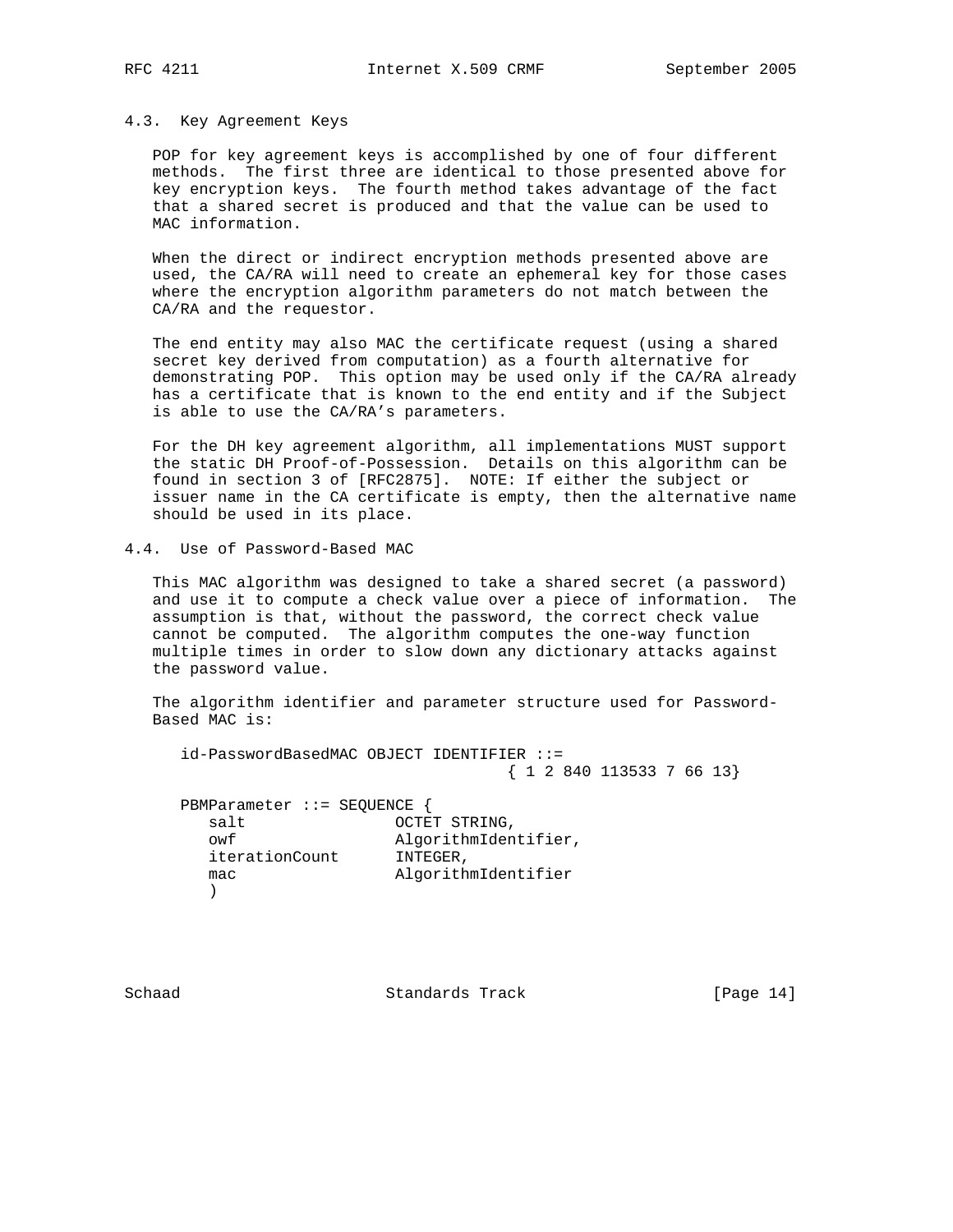The fields of PEMParameter have the following meaning:

 salt contains a randomly generated value used in computing the key of the MAC process. The salt SHOULD be at least 8 octets (64 bits) long.

 owf identifies the algorithm and associated parameters used to compute the key used in the MAC process. All implementations MUST support SHA-1.

 iterationCount identifies the number of times the hash is applied during the key computation process. The iterationCount MUST be a minimum of 100. Many people suggest using values as high as 1000 iterations as the minimum value. The trade off here is between protection of the password from attacks and the time spent by the server processing all of the different iterations in deriving passwords. Hashing is generally considered a cheap operation but this may not be true with all hash functions in the future.

 mac identifies the algorithm and associated parameters of the MAC function to be used. All implementations MUST support HMAC-SHA1 [HMAC]. All implementations SHOULD support DES-MAC and Triple- DES-MAC [PKCS11].

The following is pseudo-code for the algorithm:

Inputs:

 pw - an octet string containing the user's password data - an octet string containing the value to be MAC-ed Iter - iteration count

```
 Output:
```
MAC - an octet string containing the resultant MAC value

- 1. Generate a random salt value S
- 2. Append the salt to the pw.  $K = pw \mid | salt.$
- 3. Hash the value of K.  $K = HASH(K)$
- 4. If Iter is greater than zero. Iter = Iter 1. Goto step 3.
- 5. Compute an HMAC as documented in [HMAC].

MAC = HASH( K XOR opad, HASH( K XOR ipad, data) )

Where opad and ipad are defined in [HMAC].

Schaad Standards Track [Page 15]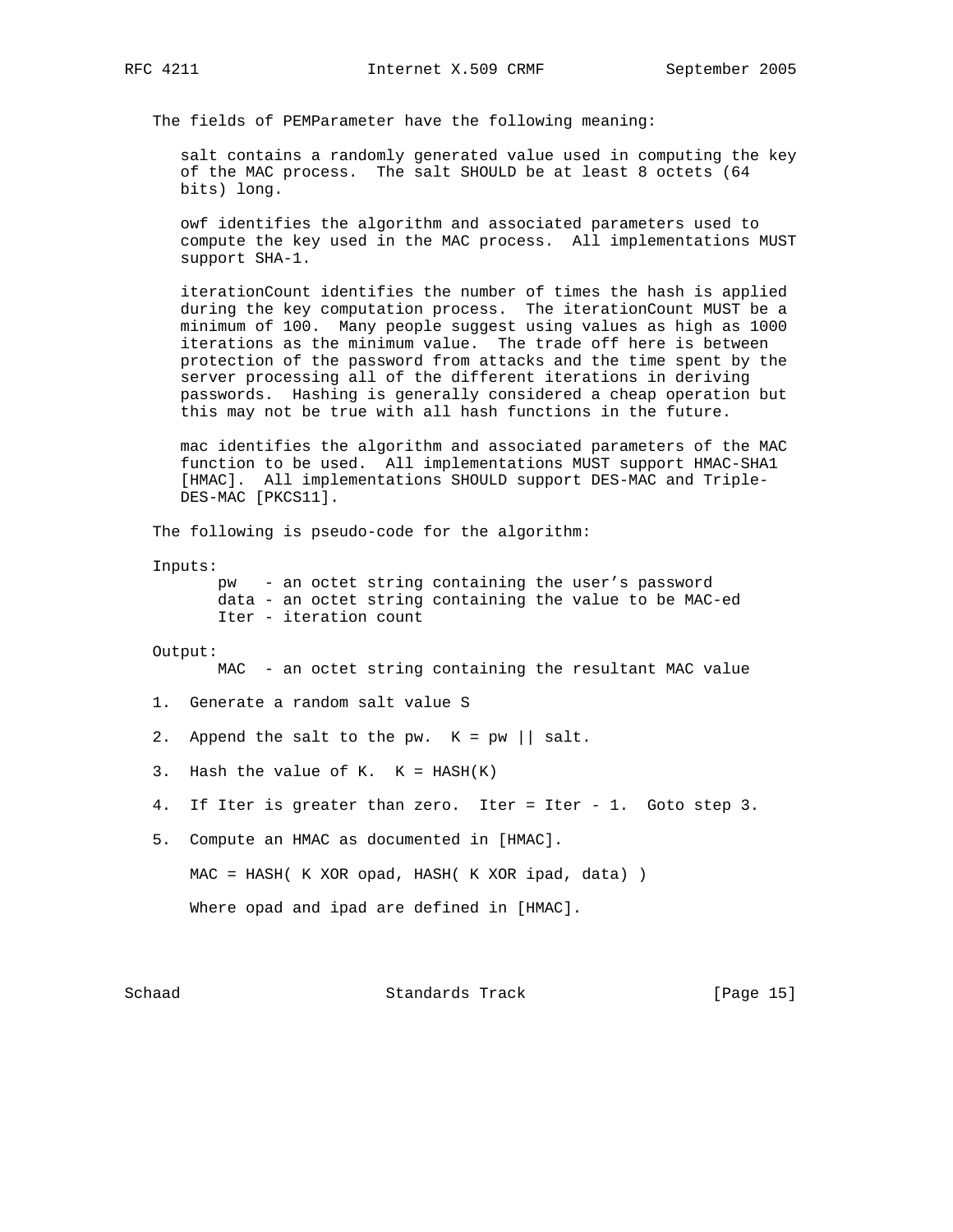5. CertRequest syntax

 The CertRequest syntax consists of a request identifier, a template of certificate content, and an optional sequence of control information.

 CertRequest ::= SEQUENCE { certReqId INTEGER, -- ID for matching request and reply certTemplate CertTemplate, --Selected fields of cert to be issued controls Controls OPTIONAL } -- Attributes affecting issuance CertTemplate ::= SEQUENCE {<br>version [0] Version version [0] Version OPTIONAL,<br>serialNumber [1] INTEGER OPTIONAL. serialNumber [1] INTEGER OPTIONAL, signingAlg [2] AlgorithmIdentifier OPTIONAL, issuer [3] Name **OPTIONAL**, validity [4] OptionalValidity OPTIONAL, subject [5] Name **OPTIONAL**, publicKey [6] SubjectPublicKeyInfo OPTIONAL, issuerUID [7] UniqueIdentifier OPTIONAL, subjectUID [8] UniqueIdentifier OPTIONAL, extensions [9] Extensions 0PTIONAL } OptionalValidity ::= SEQUENCE { notBefore [0] Time OPTIONAL, notAfter [1] Time OPTIONAL } --at least one must be present Time  $::=$  CHOICE  $\{$  utcTime UTCTime, generalTime GeneralizedTime }

The fields of CertRequest have the following meaning:

 certReqId contains an integer value that is used by the certificate requestor to associate a specific certificate request with a certificate response.

 certTemplate contains a template of an X.509 certificate. The requestor fills in those fields for which specific values are desired. Details on the fields are given below.

 controls contains attributes that are not part of the certificate, but control the context in which the certificate is to be issued. Details on the controls defined in this document can be found in section 6. Other documents may define other controls. CRPs are responsible for specifying which controls are required.

Schaad Standards Track [Page 16]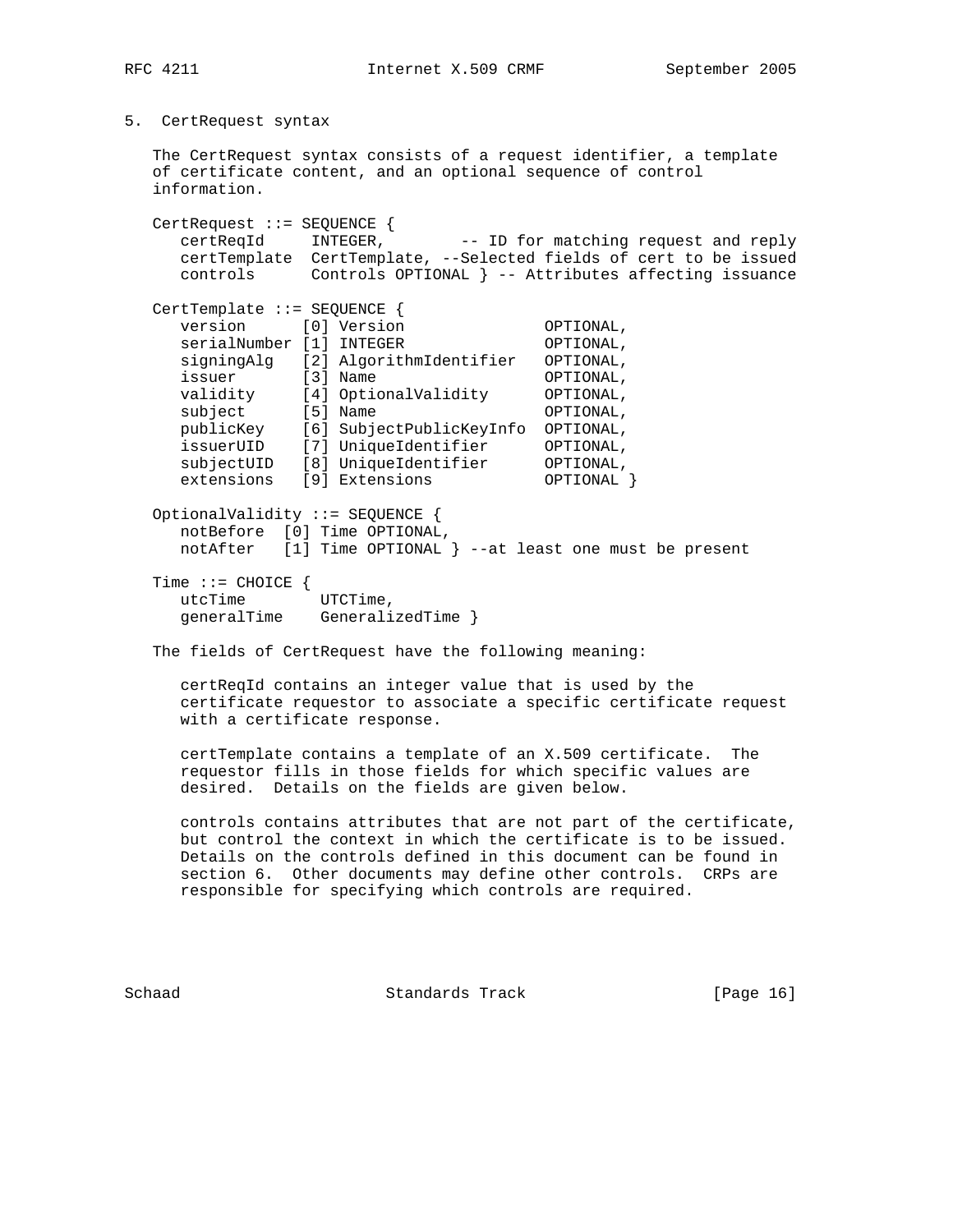The fields of CertTemplate have the following meaning:

version MUST be 2 if supplied. It SHOULD be omitted.

 serialNumber MUST be omitted. This field is assigned by the CA during certificate creation.

 signingAlg MUST be omitted. This field is assigned by the CA during certificate creation.

 issuer is normally omitted. It would be filled in with the CA that the requestor desires to issue the certificate in situations where an RA is servicing more than one CA.

 validity is normally omitted. It can be used to request that certificates either start at some point in the future or expire at some specific time. A case where this field would commonly be used is when a cross certificate is issued for a CA. In this case the validity of an existing certificate would be placed in this field so that the new certificate would have the same validity period as the existing certificate. If validity is not omitted, then at least one of the sub-fields MUST be specified. The sub fields are as follows:

 notBefore contains the requested start time of the certificate. The time follows the same rules as the notBefore time in [PROFILE].

 notAfter contains the requested expiration time of the certificate. The time follows the same rules as the notAfter time in [PROFILE].

 subject is filled in with the suggested name for the requestor. This would normally be filled in by a name that has been previously issued to the requestor by the CA.

 publicKey contains the public key for which the certificate is being created. This field MUST be filled in if the requestor generates its own key. The field is omitted if the key is generated by the RA/CA.

 issuerUID MUST be omitted. This field has been deprecated in [PROFILE].

 subjectUID MUST be omitted. This field has been deprecated in [PROFILE].

Schaad Standards Track [Page 17]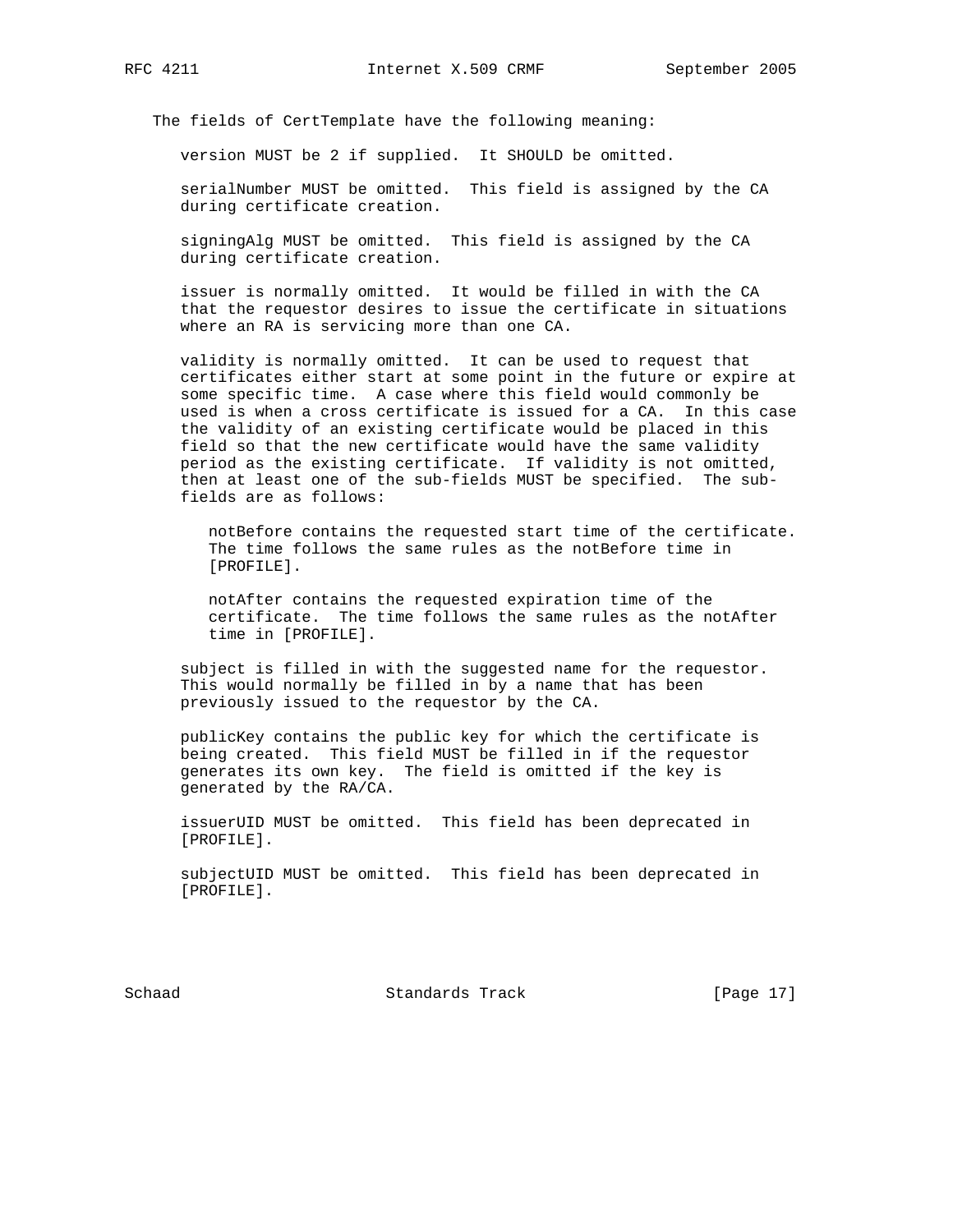extensions contains extensions that the requestor wants to have placed in the certificate. These extensions would generally deal with things such as setting the key usage to keyEncipherment.

 With the exception of the publicKey field, the CA/RA is permitted to alter any requested field. The returned certificate needs to be checked by the requestor to see if the fields have been set in an acceptable manner. CA/RA SHOULD use the template fields if possible.

There are cases where all fields of the template can be omitted. If the key generation is being done at the CA/RA and the identity proof is placed in a different location (such as the id-regCtrl-regToken below), then there are no fields that need to be specified by the certificate requestor.

6. Controls Syntax

 The generator of a CertRequest may include one or more control values pertaining to the processing of the request.

Controls ::= SEQUENCE SIZE(1..MAX) OF AttributeTypeAndValue

 The following controls are defined by this document: regToken (section  $6.1$ ); authenticator (section  $6.2$ ); pkiPublicationInfo (section 6.3); pkiArchiveOptions (section 6.4); oldCertID (section 6.5); protocolEncrKey (section 6.6). Each CRP MUST define the set of controls supported by that protocol. Additional controls may be defined by additional RFCs or by the CRP protocol itself.

#### 6.1. Registration Token Control

 A regToken control contains one-time information (either based on a secret value or other shared information) intended to be used by the CA to verify the identity of the subject prior to issuing a certificate. Upon receipt of a certification request containing a value for regToken, the receiving CA verifies the information in order to confirm the identity claimed in the certification request.

 The value for regToken may be generated by the CA and provided out of band to the subscriber, or may otherwise be available to both the CA and the subscriber. The security of any out-of-band exchange should be commensurate with the risk that the CA will tolerate with regard to accepting an intercepted value from someone other than the intended subscriber. The regToken value is not encrypted on return, if the data is considered to be sensitive, it needs to be shrouded by the requestor.

Schaad Standards Track [Page 18]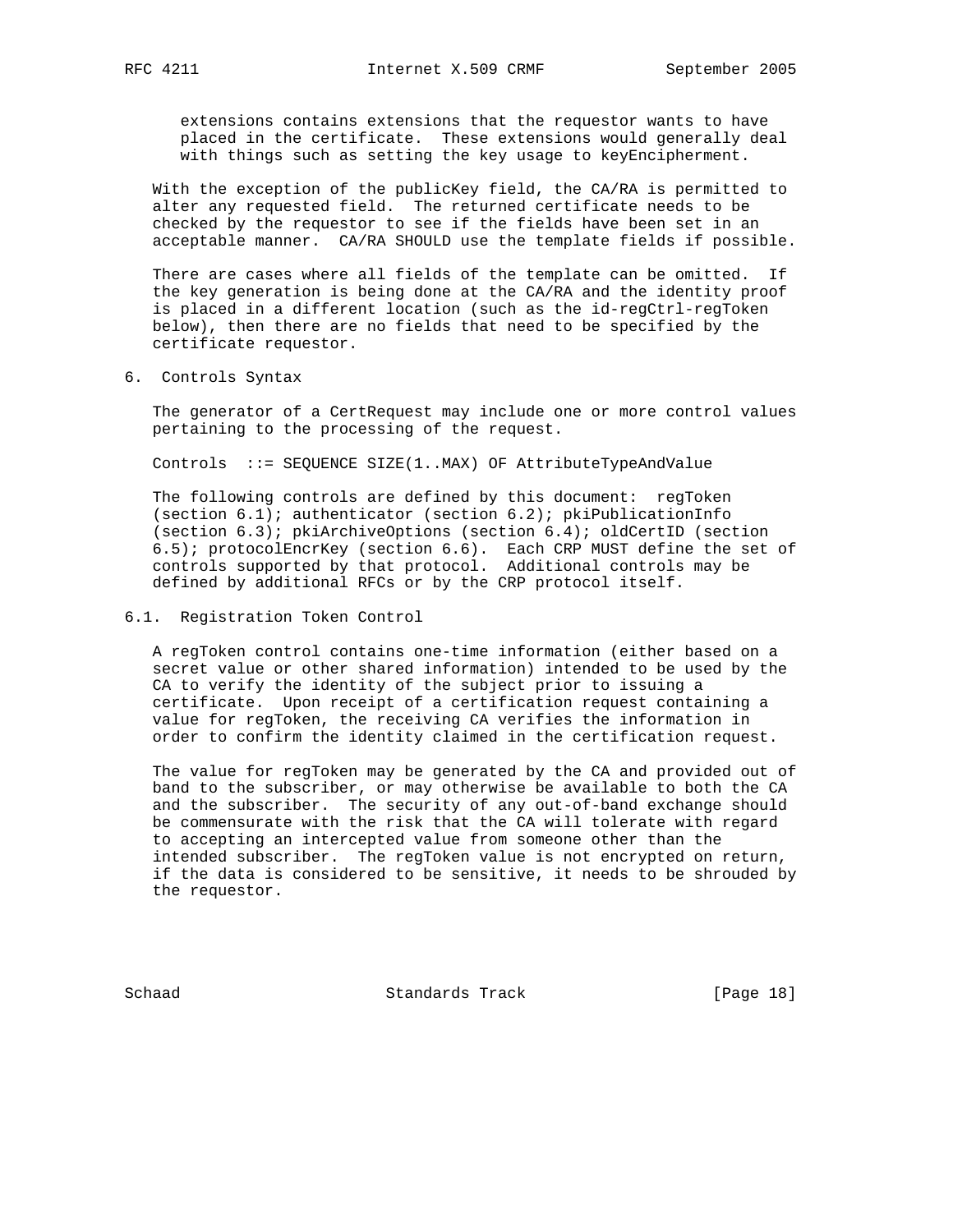The regToken control is used only for initialization of an end entity into the PKI, whereas the authenticator control (see section 7.2) can be used for the initial as well as subsequent certification requests.

 In some instances of use the value for regToken could be a text string or a numeric quantity such as a random number. In the latter case, the value is encoded as a text string representation of the binary quantity. The encoding of regToken SHALL be UTF8String.

```
 id-regCtrl-regToken OBJECT IDENTIFIER ::= { id-regCtrl 1 }
```
 Without prior agreement between the subscriber and CA agents, this value would be a textual shared secret of some type. If a computed value based on that shared secret is to be used instead, it is suggested that the CRP define a new registration control for that specific computation.

#### 6.2. Authenticator Control

 An authenticator control contains information used on an ongoing basis to establish a non-cryptographic check of identity in communication with the CA. Examples include: mother's maiden name, last four digits of social security number, or other knowledge-based information shared with the subscriber's CA; a hash of such information; or other information produced for this purpose. The value for an authenticator control may be generated by the subscriber or by the CA.

 In some instances of use, the value for authenticator could be a text string or a numeric quantity such as a random number. The value in the latter case is encoded as a text string representation of the binary quantity. The encoding of authenticator SHALL be UTF8String.

id-regCtrl-authenticator OBJECT IDENTIFIER ::= { id-regCtrl 2 }

 When deciding whether to use an authenticator or a regToken, use the following guidelines. If the value is a one-time usage value, then regToken would be used. If the value has a long-term usage, then the authenticator control would be used.

#### 6.3. Publication Information Control

 The pkiPublicationInfo control enables subscribers to influence the CA/RA's publication of the certificate. This control is considered advisory and can be ignored by CAs/RAs. It is defined by the following OID and syntax:

Schaad Standards Track [Page 19]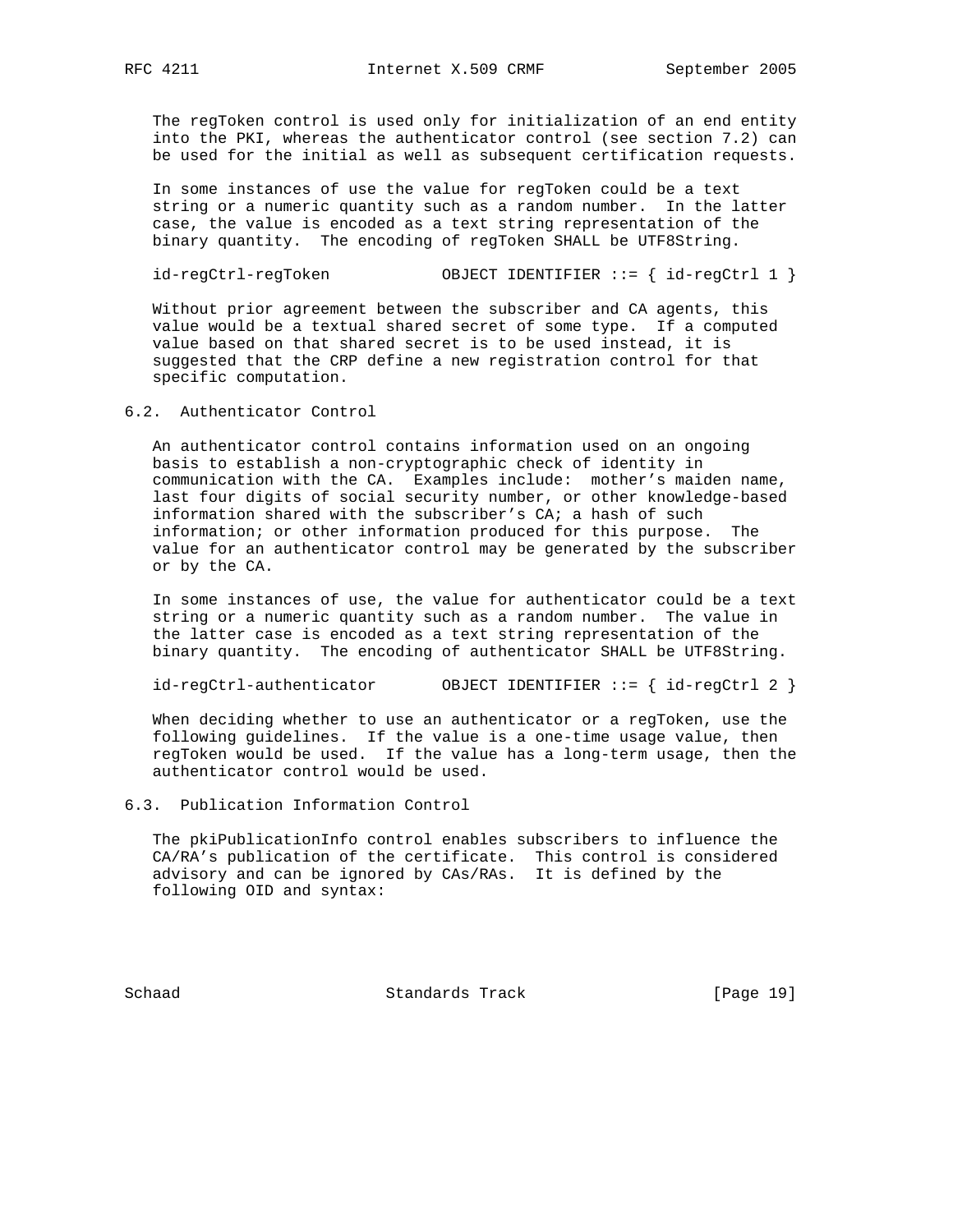id-regCtrl-pkiPublicationInfo OBJECT IDENTIFIER ::= { id-regCtrl 3 } PKIPublicationInfo ::= SEQUENCE { action INTEGER { dontPublish (0), pleasePublish (1) }, pubInfos SEQUENCE SIZE (1..MAX) OF SinglePubInfo OPTIONAL } SinglePubInfo ::= SEQUENCE { pubMethod INTEGER { dontCare (0),  $x500$  (1), web  $(2)$ ,<br> $1$ dap  $(3)$ ,  $1$ dap pubLocation GeneralName OPTIONAL }

The fields of PKIPublicationInfo have the following meaning:

 action indicates whether or not the requestor wishes the CA/RA to publish the certificate. The values and their means are:

 dontPublish indicates that the requester wishes the CA/RA not to publish the certificate (this may indicate that the requester intends to publish the certificate him/herself). If dontPublish is used, the pubInfos field MUST be omitted.

 pleasePublish indicates that the requestor wishes the CA/RA to publish the certificate.

 pubInfos holds the locations where the requestor desires the CA/RA to publish the certificate. This field is omitted if the dontPublish choice is selected. If the requestor wants to specify some locations for the certificate to be published, and to allow the CA/RA to publish in other locations, it would specify multiple values of the SinglePubInfo structure, one of which would be dontCare.

The fields of SinglePubInfo have the following meaning:

 pubMethod indicates the address type for the location at which the requestor desires the certificate to be placed by the CA/RA.

 dontCare indicates that the CA/RA can publish the certificate in whatever locations it chooses. If dontCare is used, the pubInfos field MUST be omitted.

Schaad **Standards Track** [Page 20]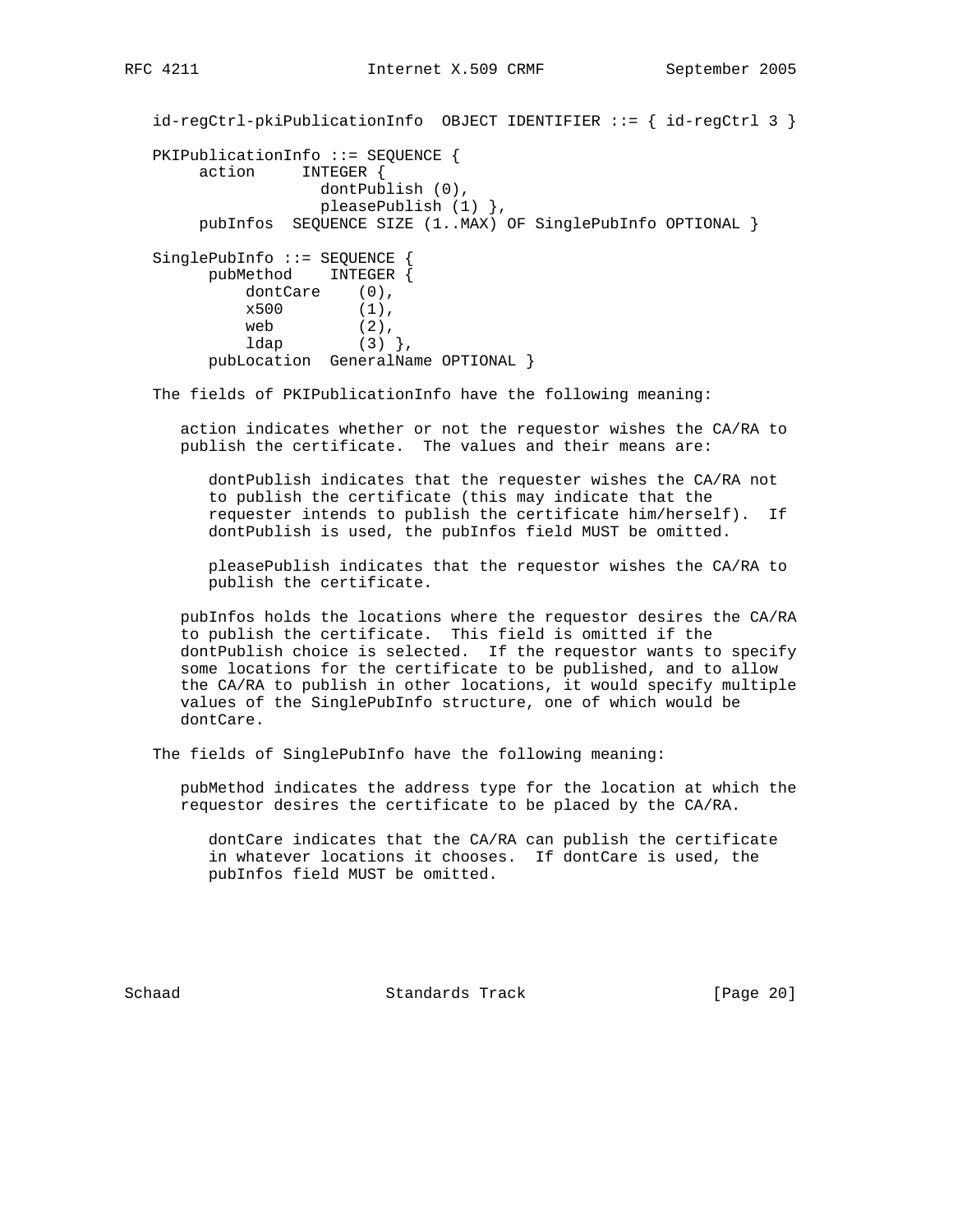x500 indicates that the requestor wishes for the CA/RA to publish the certificate in a specific location. The location is indicated in the x500 field of pubLocation.

 ldap indicates that the requestor wishes for the CA/RA to publish the certificate in a specific location. The location is indicated in the ldap field of pubLocation.

 web indicates that the requestor wishes for the CA/RA to publish the certificate in a specific location. The location is indicated in the http field of pubLocation.

 pubLocation contains the address at which the certificate is to be placed. The choice in the general name field is dictated by the pubMethod selection in this structure.

 Publication locations can be supplied in any order. All locations are to be processed by the CA for purposes of publication.

6.4. Archive Options Control

 The pkiArchiveOptions control enables subscribers to supply information needed to establish an archive of the private key corresponding to the public key of the certification request. It is defined by the following OID and syntax:

```
 id-regCtrl-pkiArchiveOptions OBJECT IDENTIFIER ::= { id-regCtrl 4 }
```

```
 PKIArchiveOptions ::= CHOICE {
 encryptedPrivKey [0] EncryptedKey,
  -- the actual value of the private key
  keyGenParameters [1] KeyGenParameters,
  -- parameters which allow the private key to be re-generated
  archiveRemGenPrivKey [2] BOOLEAN }
  -- set to TRUE if sender wishes receiver to archive the private
   -- key of a key pair that the receiver generates in response to
   -- this request; set to FALSE if no archival is desired.
EncryptedKey ::= CHOICE {
  encryptedValue EncryptedValue, -- deprecated
 envelopedData [0] EnvelopedData }
   -- The encrypted private key MUST be placed in the envelopedData
   -- encryptedContentInfo encryptedContent OCTET STRING.
EncryptedValue ::= SEQUENCE {
   intendedAlg [0] AlgorithmIdentifier OPTIONAL,
   -- the intended algorithm for which the value will be used
 symmAlg [1] AlgorithmIdentifier OPTIONAL,
```
Schaad Standards Track [Page 21]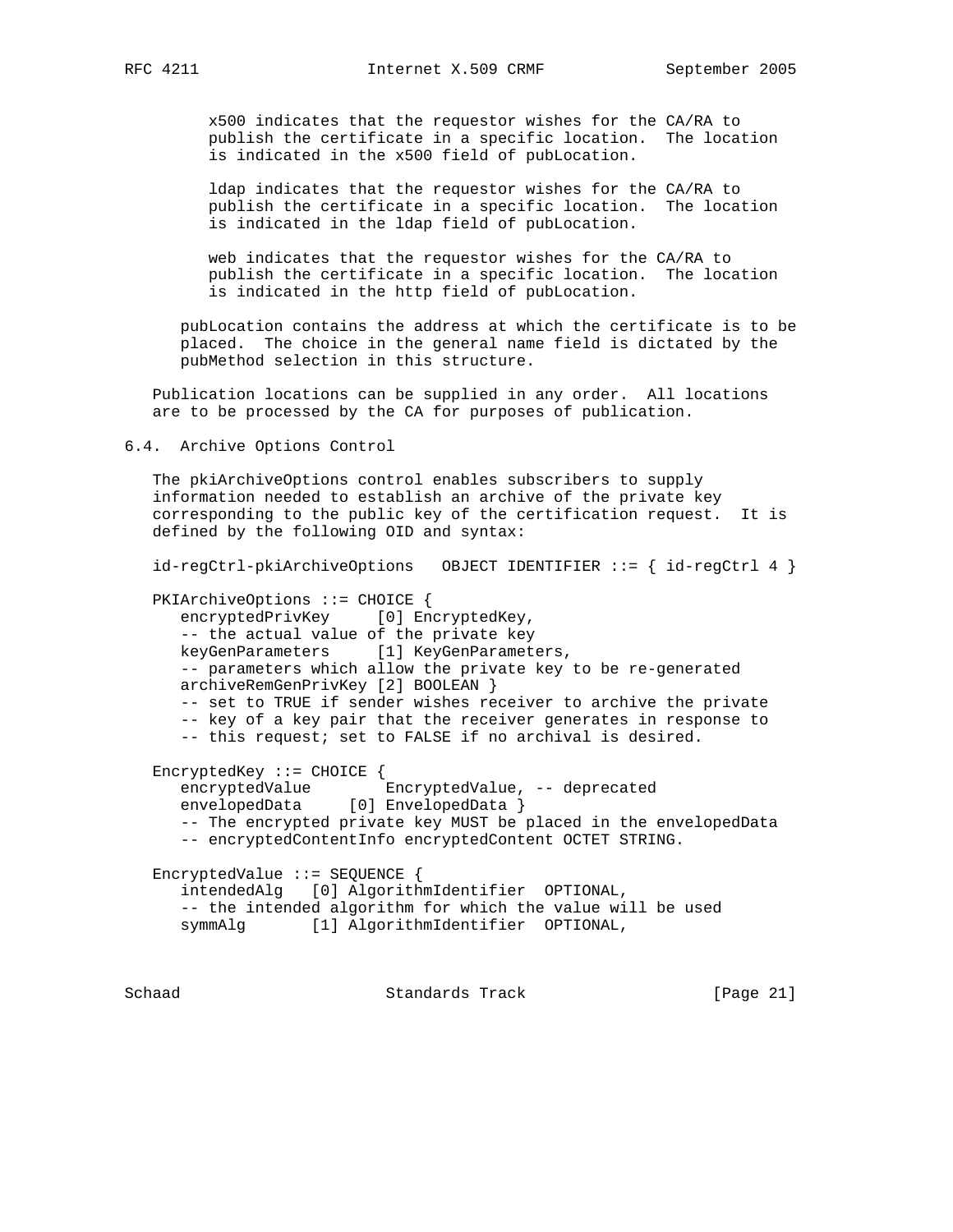-- the symmetric algorithm used to encrypt the value encSymmKey [2] BIT STRING OPTIONAL, -- the (encrypted) symmetric key used to encrypt the value keyAlg [3] AlgorithmIdentifier OPTIONAL, -- algorithm used to encrypt the symmetric key valueHint [4] OCTET STRING OPTIONAL, -- a brief description or identifier of the encValue content -- (may be meaningful only to the sending entity, and used only -- if EncryptedValue might be re-examined by the sending entity -- in the future) encValue BIT STRING } -- The use of the EncryptedValue field has been deprecated in favor -- of the EnvelopedData structure. -- -- When EncryptedValue is used to carry a private key (as opposed to -- a certificate), implementations MUST support the encValue field -- containing an encrypted PrivateKeyInfo as defined in [PKCS11], -- section 12.11. If encValue contains some other format/encoding -- for the private key, the first octet of valueHint MAY be used -- to indicate the format/encoding (but note that the possible values -- of this octet are not specified at this time). In all cases, the -- intendedAlg field MUST be used to indicate at least the OID of -- the intended algorithm of the private key, unless this information -- is known a priori to both sender and receiver by some other means.

KeyGenParameters ::= OCTET STRING

The fields of PKIArchiveOptions have the following meaning:

encryptedPrivKey contains an encrypted version of the private key.

 keyGenParameters contains the information needed by the requestor to regenerate the private key. As an example, for many RSA implementations one could send the first random number(s) tested for primality. The structure to go here is not defined by this document. CRPs that define content for this structure MUST define not only the content that is to go here, but also how that data is shrouded from unauthorized access.

 archiveRemGenPrivKey indicates that the requestor desires that the key generated by the CA/RA on the requestor's behalf be archived.

The fields of EncryptedKey have the following meaning:

 encryptedValue is longer used. This field has been deprecated along with the EncryptedValue structure.

Schaad Standards Track [Page 22]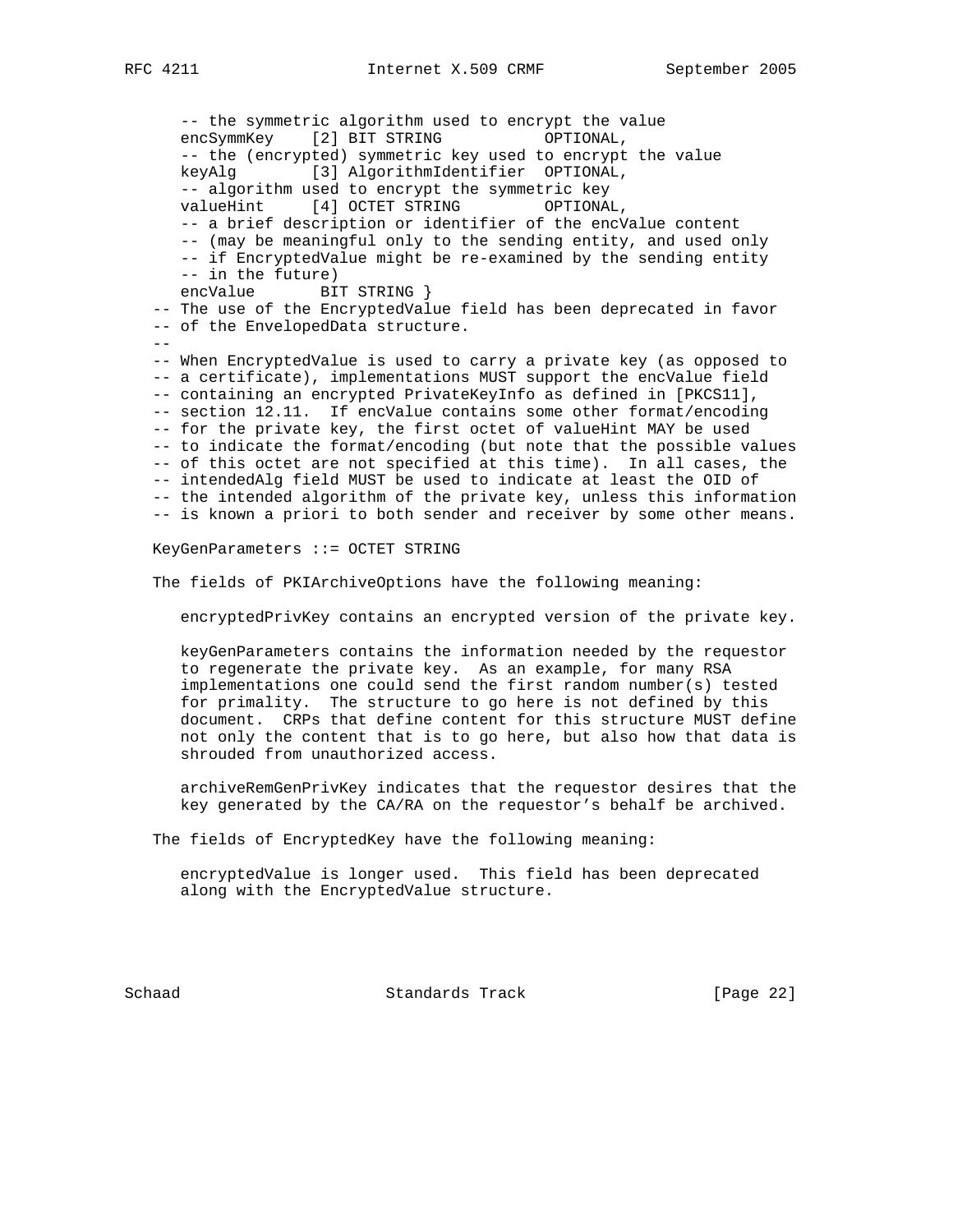envelopedData contains the encrypted value of the private key. CPRs that use this structure MUST define the entity or entities for whom the data is to be encrypted (the EE, escrow agents, CAs) and how that key or set of keys is to be determined. Details on constructing an EnvelopedData structure are found in [CMS]. The encrypted content MUST be an id-ct-encKeyWithID. The identifier can be omitted unless this structure is also being used to do proof-of-possession.

6.5. OldCert ID Control

 If present, the OldCertID control specifies the certificate to be updated by the current certification request. The OID and syntax is:

id-regCtrl-oldCertID OBJECT IDENTIFIER ::= { id-regCtrl 5 }

 CertId ::= SEQUENCE { issuer GeneralName, serialNumber INTEGER }

6.6. Protocol Encryption Key Control

 If present, the protocolEncrKey control specifies a key that the CA is to use in encrypting a response to CertReqMessages. The OID for this control is id-regCtrl-protocolEncrKey. The parameter structure for this field is SubjectPublicKeyInfo. (This structure is defined in [PROFILE].)

id-regCtrl-protocolEncrKey OBJECT IDENTIFIER ::= { id-regCtrl 6 }

 This control is used when a CA has information to send to the subscriber that needs to be encrypted. Such information includes a private key generated by the CA for use by the subscriber.

7. RegInfo Controls

 This section documents the controls that are to be placed in the regInfo field of the CertReqMsg structure.

7.1. utf8Pairs

 This control is used to convey text-based information from the Subject to an RA to a CA issuing a certificate. The OID for this structure is id-regInfo-utf8Paris and has a type of UTF8String.

id-regInfo-utf8Pairs OBJECT IDENTIFIER ::= { id-regInfo 1 }

Schaad Standards Track [Page 23]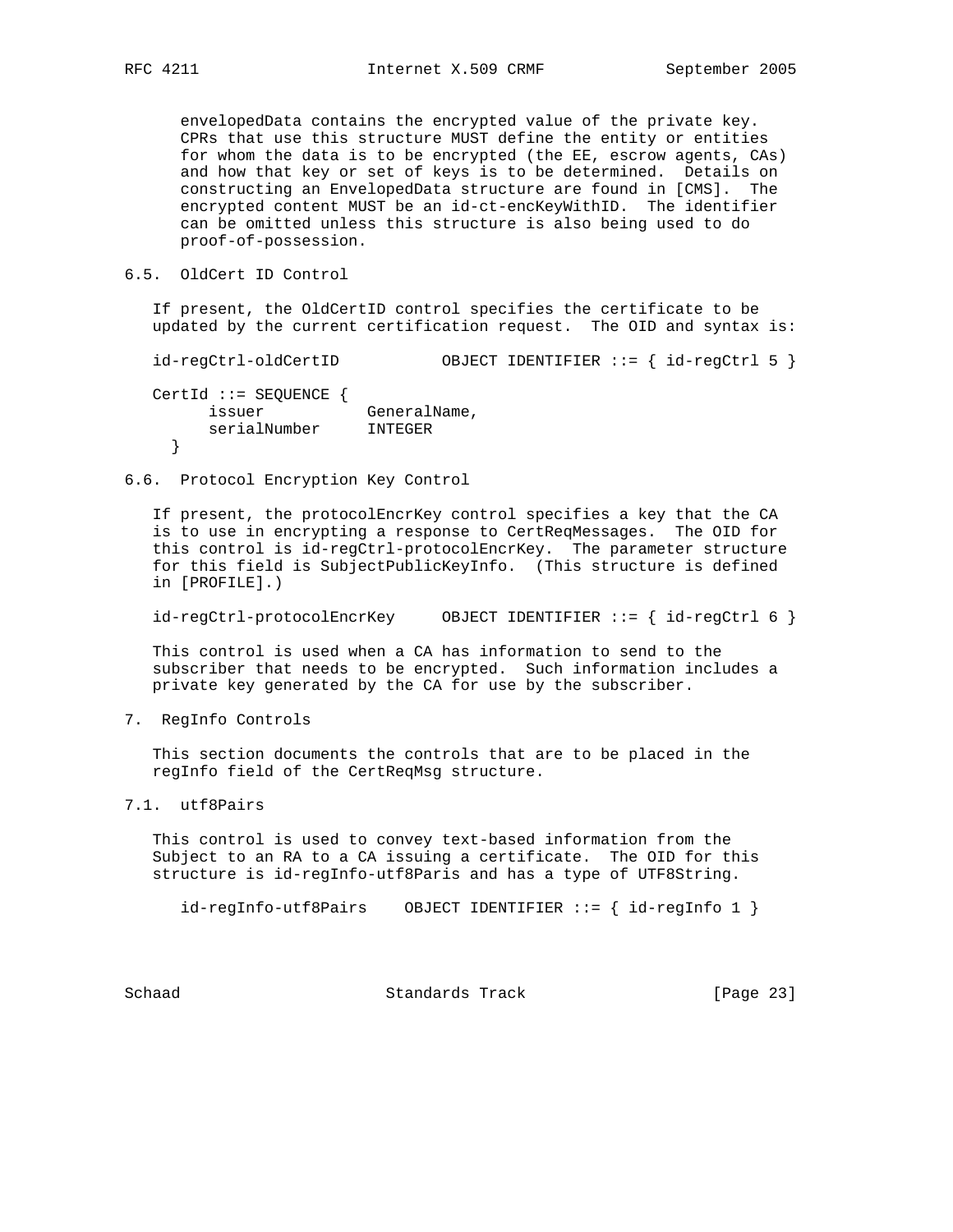The name is terminated by the question mark character ('?'). The value is terminated by the percent character '%'. Name value pairs can be repeated. Thus the syntax is:

Name?Value%[Name?Value%]\*

 The %xx mechanism of [RFC1738] is used to encode '?' (%3f) and '%' (%25) if they are not being used for their reserved purpose. Names MUST NOT start with a numeric character.

 This control can appear multiple times in the regInfo structure. Resolution of conflicts of information is a matter of local policy on the RA/CA.

 Appendix A contains a set of common names and data formats corresponding to fields that commonly appear in certificates and directories.

#### 7.2. certReq

 This control is designed to deal with the problem where an RA needs to modify the certificate template proposed by a Subject, but the Subject used the certificate template as part of its POP calculation. In this case, the RA can place a new certificate template in the regInfo sequence.

 This control has the OID id-regInfo-certReq and the structure CertRequest. There can only be one instance of this attribute in the regInfo sequence. If this control exists in the regInfo structure, then the certificate template in the request is ignored. The RA MUST copy all data from the core template to this attribute.

id-regInfo-certReq OBJECT IDENTIFIER ::= { id-regInfo 2 }

8. Object Identifiers

The OID id-pkix has the value

id-pkix OBJECT IDENTIFIER  $::=$  { iso(1) identified-organization(3)  $dod(6)$  internet(1) security(5) mechanisms(5) pkix(7) }

 -- arc for Internet X.509 PKI protocols and their components id-pkip OBJECT IDENTIFIER :: { id-pkix pkip(5) }

 -- arc for Registration Controls in CRMF  $id-regCtrl$  OBJECT IDENTIFIER ::= {  $id-pkip$  regCtrl(1) }

Schaad **Standards Track** [Page 24]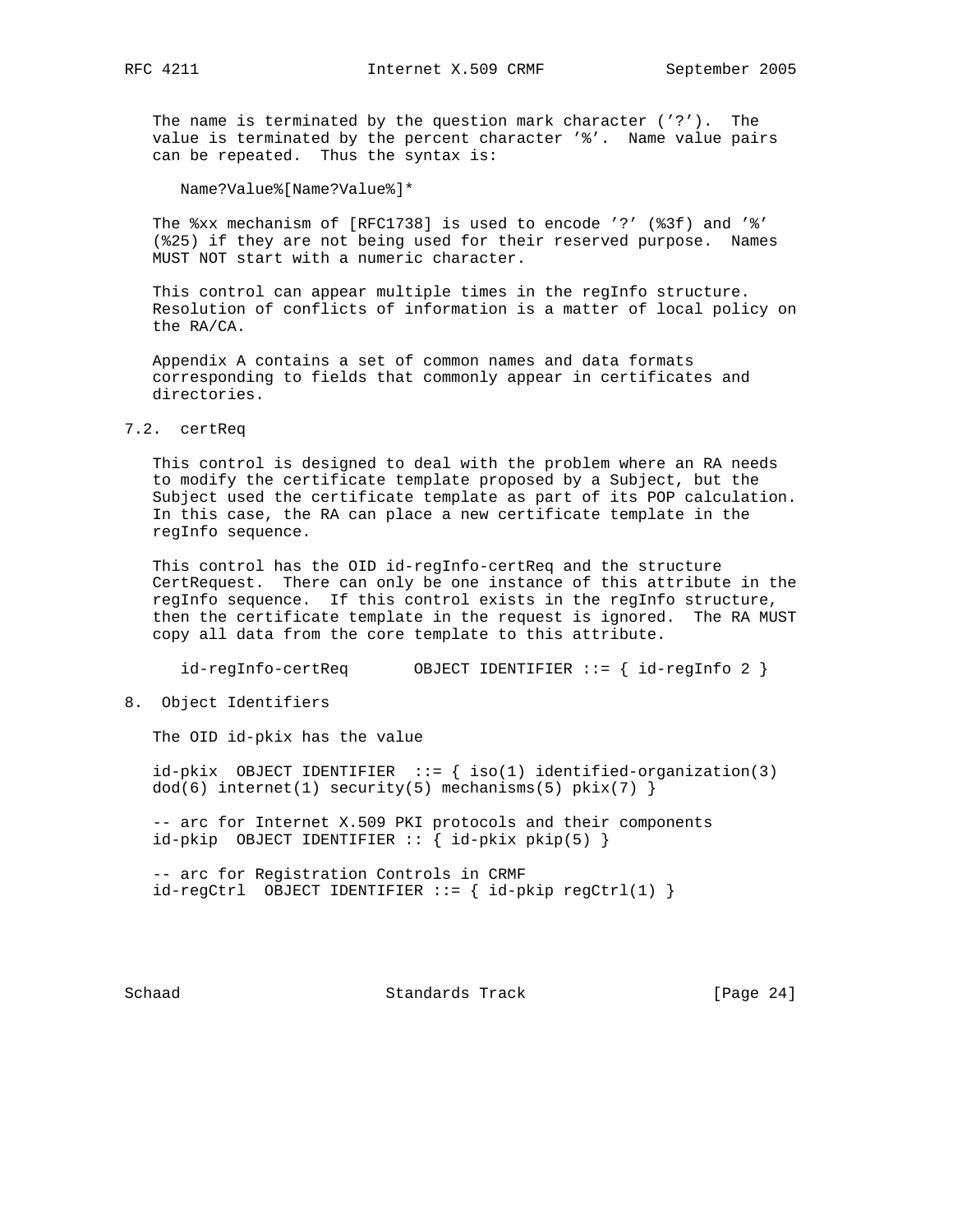-- arc for Registration Info in CRMF id-regInfo OBJECT IDENTIFIER ::= { id-pkip id-regInfo(2) }

#### 9. Security Considerations

 Enrollment protocols, by their very nature, involve large amounts of private information. This can include private keys, identity numbers, credit card numbers, and the like. The security of any CRP is based on the security mechanisms of the protocol and/or process used to communicate between CAs, RAs and EEs. All protocols must provide for masking, either via encryption or off-line processing, of all subscriber-sensitive information.

 Many enrollment protocols provide for the initial establishment of identity between the CA/RA and the EE by the use of a token. Generally this token is delivered using an out-of-band delivery method (such as the governmental mail system). The security of any out-of-band exchange needs to be commensurate with the risk that the CA/RA will tolerate with regard to interception of the token by a third party.

 Implementation must implement Proof-of-Possession (POP) values during certificate enrollment processes. A good POP algorithm needs to provide proof of two things: 1) that the key is tied to a specific user and 2) that the user has use of the key in question. Failure to implement POP allows people to create certificates where the public key and the name values do not correctly bind. This allows for impersonation on signature keys and interception of encrypted messages.

 Implementations must use high entropy random number generators in producing private keys. Implementations must randomly generate content-encryption keys, message-authentication keys, initialization vectors (IVs), salt, and padding. The use of inadequate pseudo random number generators (PRNGs) to generate cryptographic keys can result in little or no security. An attacker may find it much easier to reproduce the PRNG environment that produced the keys, searching the resulting small set of possibilities, rather than brute force searching the whole key space. The generation of quality random numbers is difficult. RFC 4086 [RANDOM] offers important guidance in this area and Appendix 3 of FIPS Pub 186 [DSS] provides one quality PRNG technique.

 Implementations must protect private keys. The compromise of a signer's private key permits third parties to masquerade as the signer. The compromise of a decryption private key allows for interception of messages by a third party.

Schaad Standards Track [Page 25]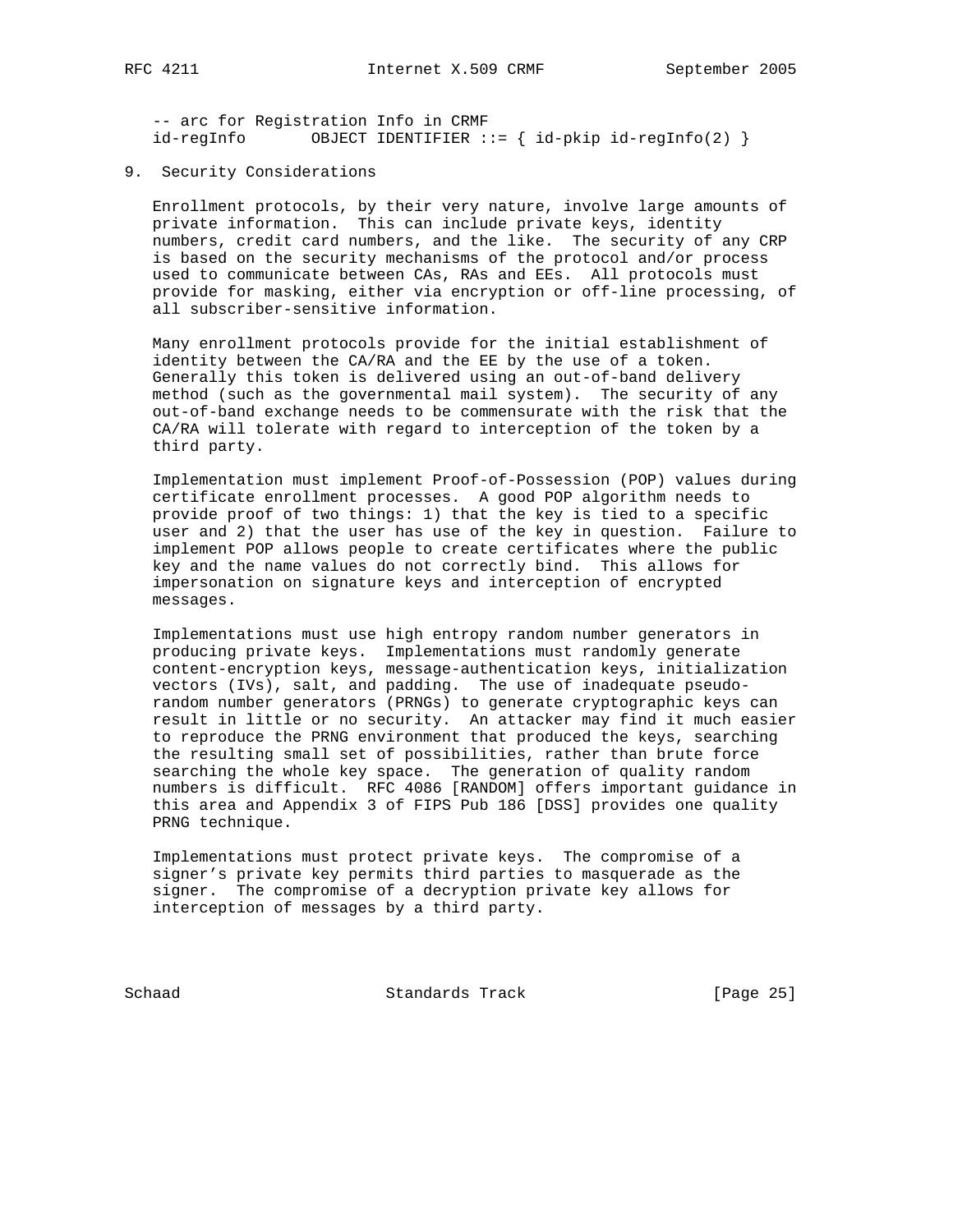One feature of the certificate message request syntax is for the key generation to be performed remotely from the creation of the certificate request. This feature should never be used for generation of signing keys. If signing keys are generated for the user, then an element of repudiation comes into play. The user can claim that an item was signed by the entity that generated the key as well as any entity that might have seen the key value during transfer from the generator the to EE. Care must be taken to protect encryption keys by the remote key generator to protect against interception of the keys by a third party. This means that the encryption algorithms used need to be secure, and a content encryption key or a key encryption key must be used to mask the private key during transport back to the user. CRP protocols must never assume that a signature key generated by the user can be used to decrypt the package in which an encryption private key is transported.

 This document describes a method by which key escrow may be done. There are several issues that need to be taken into account when doing key escrow. First, the client must be able to correctly identify the entity to which a key is to be escrowed or the CRP must provide a method by which the client can discover this information. A CRP cannot assume that the key escrow agent and the CA are the same entity and thus have the same names. Second, the algorithms used to mask the private key or other key generation information during transport to the escrow agent need to be commensurate with the value of the data being protected by the key. Third, the escrow agent needs to provide sufficient safeguards that an escrowed key is returned only to entities that should be able to obtain the private key. Generally, this should be restricted to the entity that escrowed the data. Fourth, the escrow data base needs to be stored in a secure manner. One common method for doing this is to re encrypt the data to keys that only the escrow agent has access to. In this case, one may need to escrow the escrow agent key as well. Access to either the escrow agent or the archived key would amount to access to all private keys that have been escrowed with that agent.

### 10. References

10.1. Normative References

- [PKCS1] Jonsson, J. and B. Kaliski, "Public-Key Cryptography Standards (PKCS) #1: RSA Cryptography Specifications Version 2.1", RFC 3447, February 2003.
- [HMAC] Krawczyk, H., Bellare, M., and R. Canetti, "HMAC: Keyed-Hashing for Message Authentication", RFC 2104, February 1997.

Schaad Standards Track [Page 26]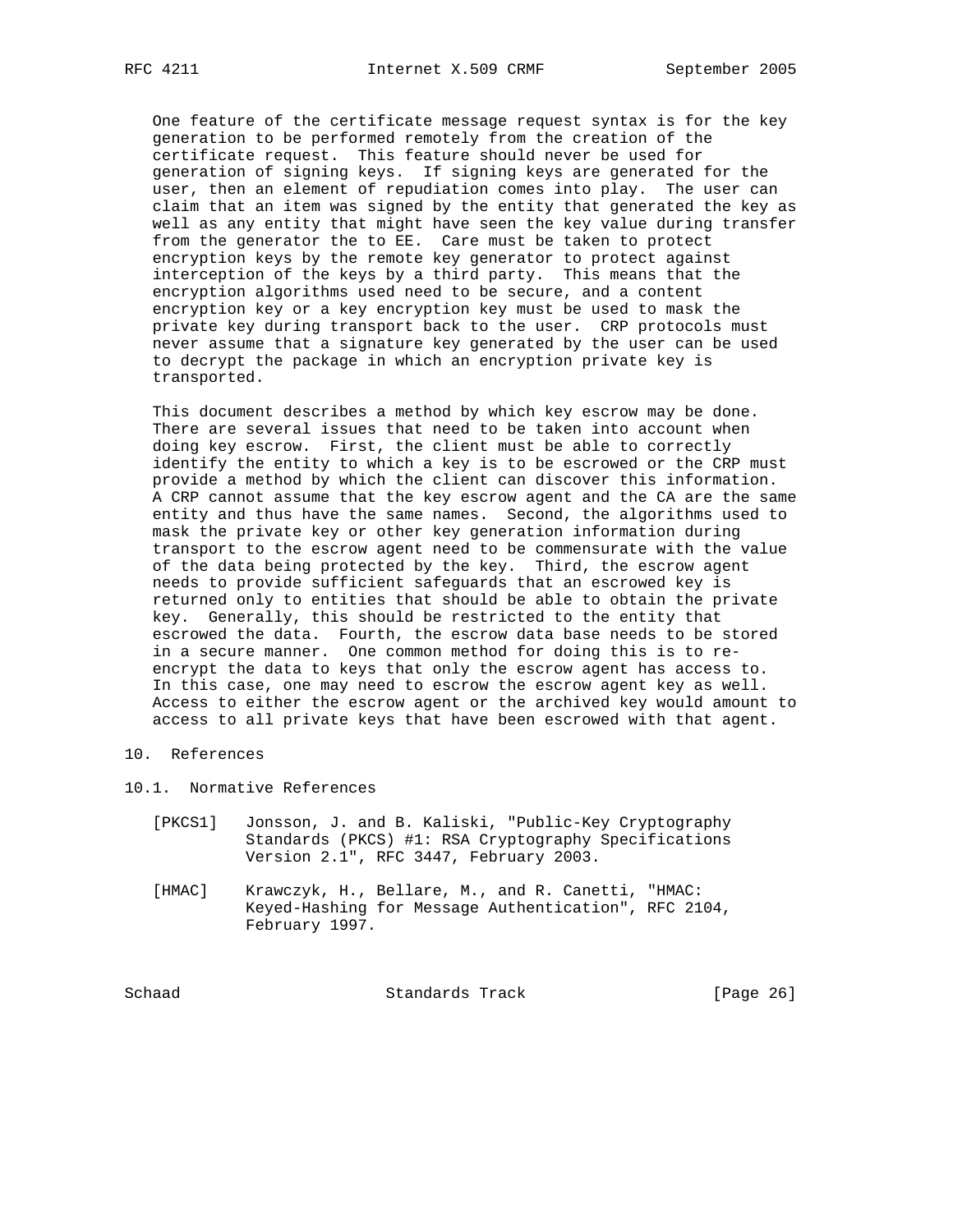- [PKCS11] RSA Laboratories, The Public-Key Cryptography Standards "PKCS #11 v2.11: Cryptographic Token Interface Standard", RSA Security Inc., June 2001.
- [RFC2119] Bradner, S., "Key words for use in RFCs to Indicate Requirement Levels", BCP 14, RFC 2119, March 1997.
- [PROFILE] Housley, R., Polk, W., Ford, W., and D. Solo, "Internet X.509 Public Key Infrastructure Certificate and Certificate Revocation List (CRL) Profile", RFC 3280, April 2002.
- [PKIXALG] Bassham, L., Polk, W., and R. Housley, "Algorithms and Identifiers for the Internet X.509 Public Key Infrastructure Certificate and Certificate Revocation List (CRL) Profile", RFC 3279, April 2002.
- [CMS] Housley, R., "Cryptographic Message Syntax (CMS)", RFC 3852, July 2004.
- [RFC2875] Prafullchandra, H. and J. Schaad, "Diffie-Hellman Proof-of-Possession Algorithms", RFC 2875, July 2000.
- 10.2. Informative References
	- [DSS] National Institute of Standards and Technology, FIPS Pub 186: Digital Signature Standard, May 1994.
	- [PKCS8] RSA Laboratories, "PKCS #8: Private-Key Information Syntax Standard", PKCS #8 v1.2, November 1993.
	- [RANDOM] Eastlake, D., 3rd, Schiller, J., and S. Crocker, "Randomness Requirements for Security", BCP 106, RFC 4086, June 2005.
	- [RFC2202] Cheng, P. and R. Glenn, "Test Cases for HMAC-MD5 and HMAC-SHA-1", RFC 2202, September 1997.
	- [RFC1738] Berners-Lee, T., Masinter, L., and M. McCahill, "Uniform Resource Locators (URL)", RFC 1738, December 1994.

Schaad **Standards Track** [Page 27]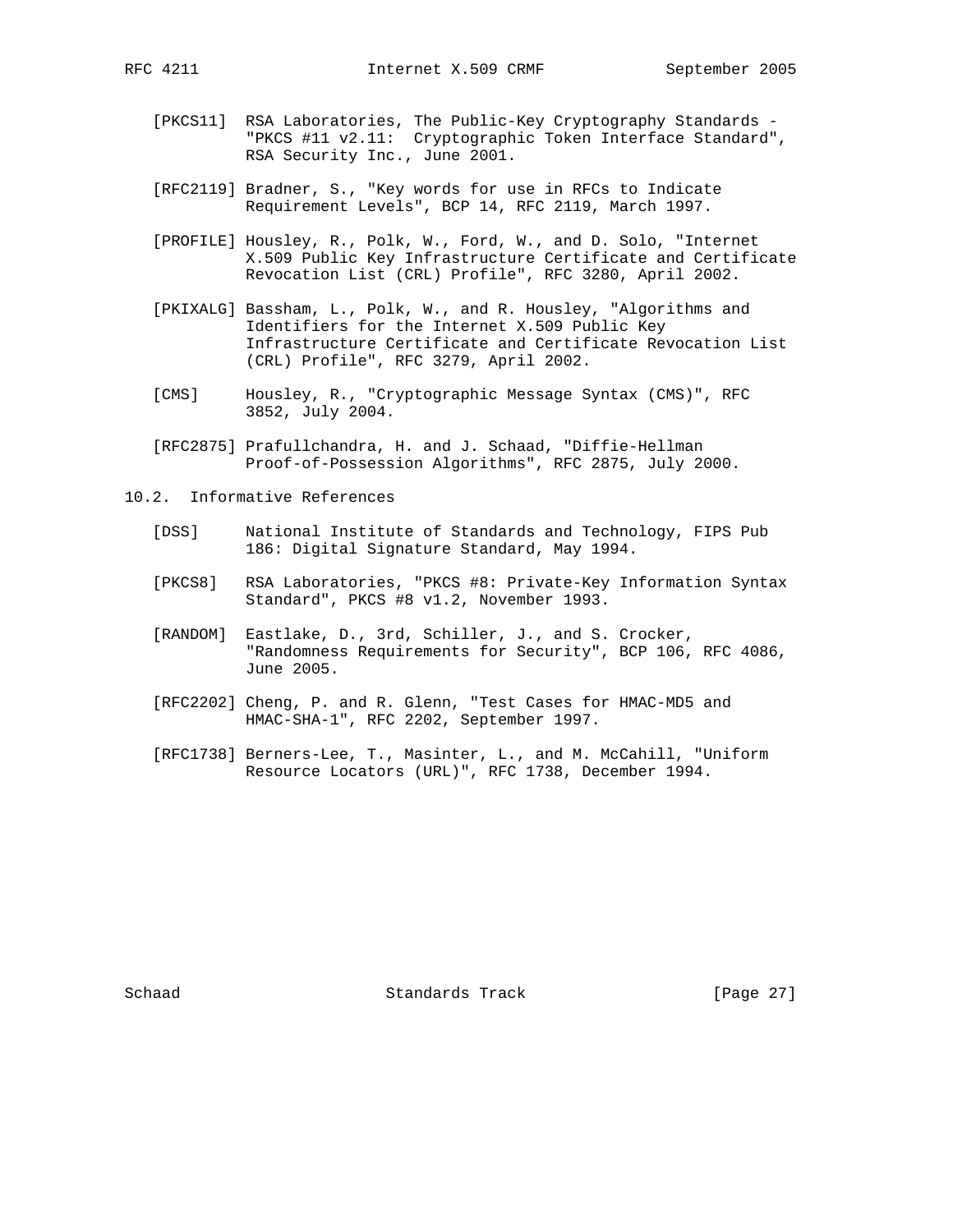## 11. Acknowledgements

 The working group would like to thank Michael Myers, Carlisle Adams, Dave Solo, and David Kemp, who authored the original version of this document.

 The working group also gratefully acknowledges the contributions of Barbara Fox, Warwick Ford, Russ Housley, and John Pawling, whose review and comments significantly clarified and improved the utility of this specification. The members of the ca-talk mailing list also provided significant input with respect to interoperability testing.

 The text of Appendix C (Why do POP) was taken from an e-mail message by Al Arsenault and was originally part of the PKIX Roadmap document.

Schaad Standards Track [Page 28]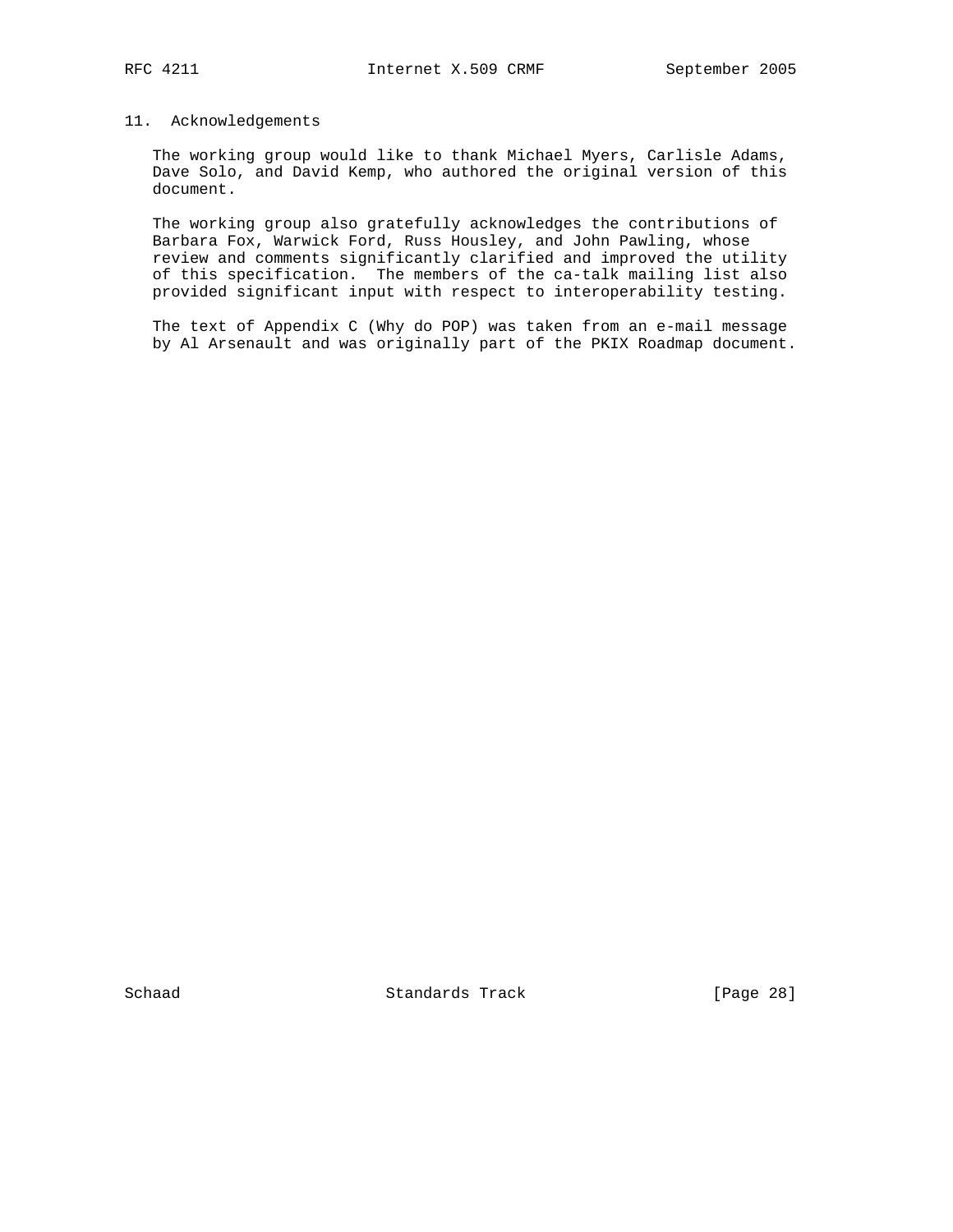Appendix A. Use of RegInfo for Name-Value Pairs

 The "value" field of the id-regInfo-utf8Pairs string (with "tag" field equal to 12 and appropriate "length" field) will contain a series of UTF-8 name/value pairs.

 This Appendix lists some common examples of such pairs for the purpose of promoting interoperability among independent implementations of this specification. It is recognized that this list is not exhaustive and will grow with time and implementation experience.

A.1. Defined Names

 The following table defines a recommended set of named elements. The value in the column "Name Value" is the exact text string that will appear in the regInfo.

| version         | -- version of this variation of regInfo use |
|-----------------|---------------------------------------------|
| corp company    | -- company affiliation of subscriber        |
| org unit        | -- organizational unit                      |
| mail_firstName  | -- personal name component                  |
| mail middleName | -- personal name component                  |
| mail_lastName   | -- personal name component                  |
| mail email      | -- subscriber's email address               |
| iobTitle        | -- job title of subscriber                  |
| employeeID      | -- employee identification number or string |
| mailStop        | -- mail stop                                |
| issuerName      | $--$ name of $CA$                           |
| subjectName     | -- name of Subject                          |
| validity        | -- validity interval                        |

For example:

 version?1%corp\_company?Example, Inc.%org\_unit?Engineering% mail\_firstName?John%mail\_lastName?Smith%jobTitle?Team Leader% mail\_email?john@example.com%

A.2. IssuerName, SubjectName, and Validity Value Encoding

 When they appear in id-regInfo-utf8Pairs syntax as named elements, the encoding of values for issuerName, subjectName, and validity SHALL use the following syntax. The characters [] indicate an optional field, ::= and | have their usual BNF meanings, and all other symbols (except spaces, which are insignificant) outside non terminal names are terminals. Alphabetics are case-sensitive.

Schaad Standards Track [Page 29]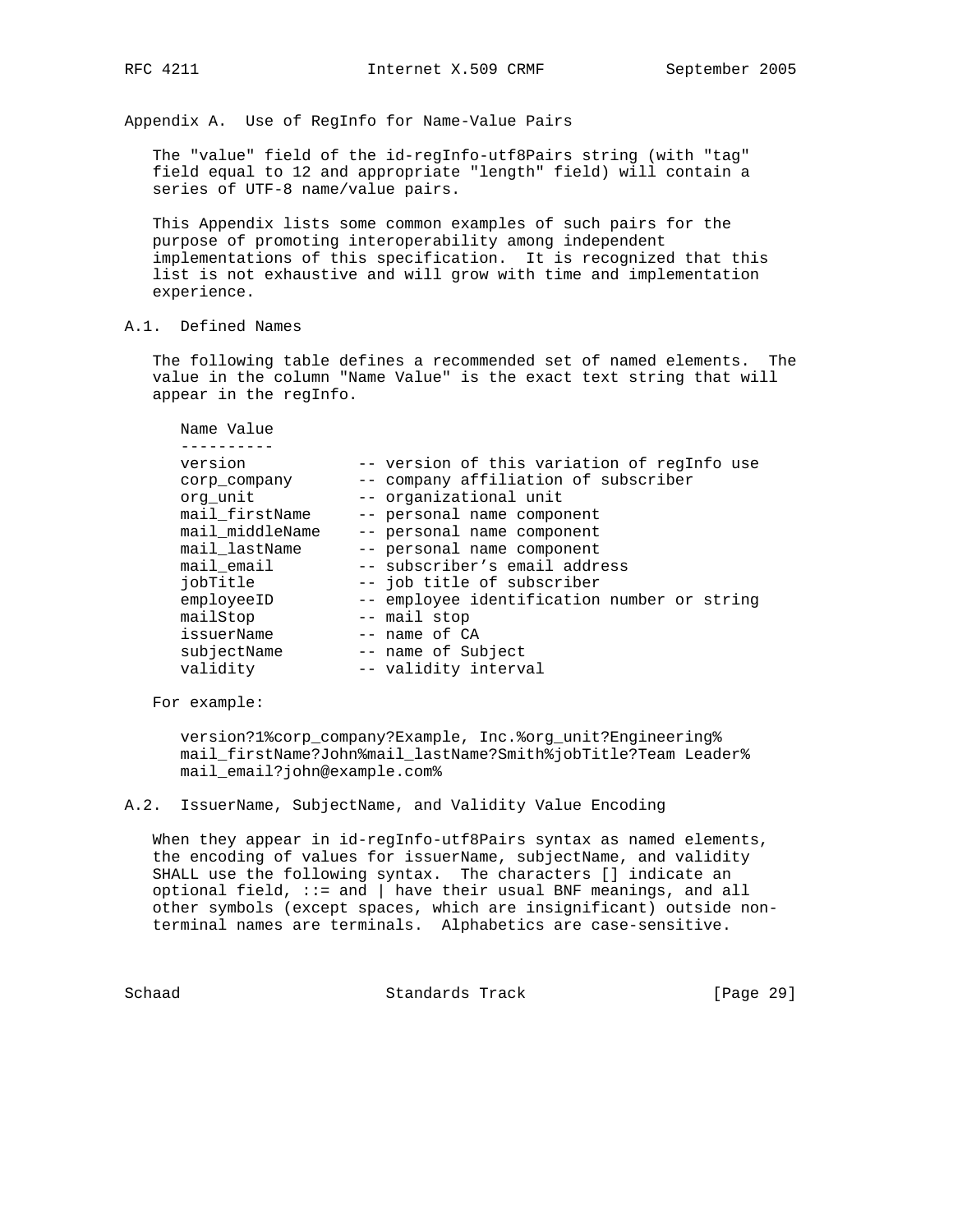issuerName ::= <names> subjectName ::= <names> <names> ::= <name> | <names>:<name> <validity> ::= validity ? [<notbefore>]-[<notafter>] <notbefore> ::= <time> <notafter> ::= <time>

 Where <time> is UTC time in the form YYYYMMDD[HH[MM[SS]]]. HH, MM, and SS default to 00 and are omitted if at the and of value 00.

Example validity encoding:

validity?-19991231%

 is a validity interval with no value for notBefore, and a value of December 31, 1999 for notAfter.

 Each name comprises a single character name form identifier, followed by a name value of one or more UTF-8 characters. Within a name value, when it is necessary to disambiguate a character that has formatting significance at an outer level, the escape sequence %xx SHALL be used, where xx represents the hex value for the encoding concerned. The percent symbol is represented by %%.

<name> ::= X<xname>|O<oname>|E<ename>|D<dname>|U<uname>|I<iname>

Name forms and value formats are as follows:

X.500 directory name form (identifier "X"):

 <xname> ::= <rdns>  $<$ rdns>  $::=$   $<$ rdn>  $|$   $<$ rdns>  $,$   $<$ rdn> <rdn> ::= <avas>  $\langle$ avas> ::=  $\langle$ ava $\rangle$  |  $\langle$ avas> +  $\langle$ ava> <ava> ::= <attyp> = <avalue> <attyp> ::= OID.<oid> | <stdat>

Schaad Standards Track [Page 30]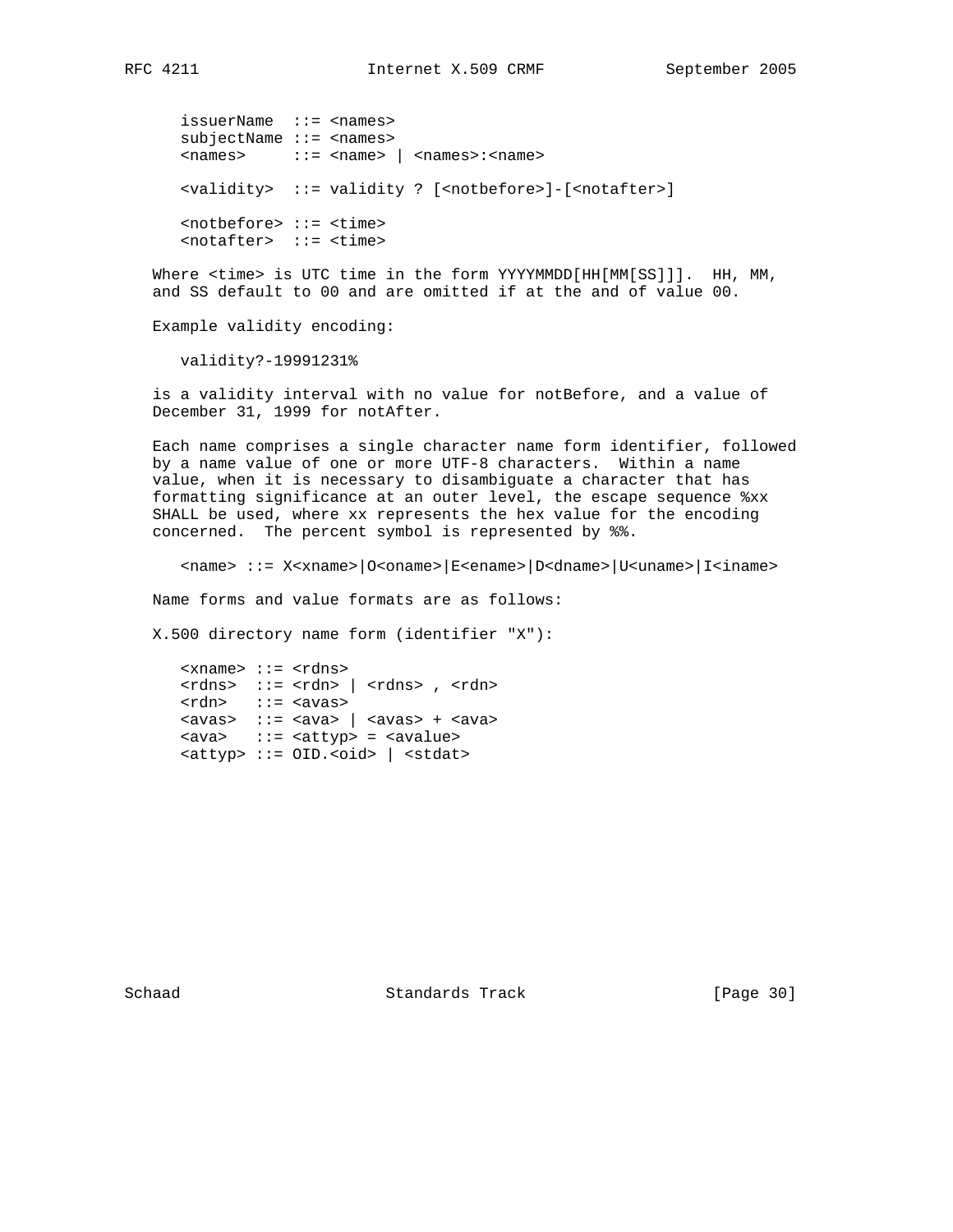Standard attribute type <stdat> is an alphabetic attribute type identifier from the following set:

```
 C (country)
L (locality)
    ST (state or province)
    O (organization)
OU (organizational unit)
CN (common name)
    STREET (street address)
   E (E-mail address).
```
 <avalue> is a name component in the form of a UTF-8 character string of 1 to 64 characters, with the restriction that in the IA5 subset of UTF-8 only the characters of ASN.1 PrintableString may be used.

 Other name form (identifier "O"): <oname> ::= <oid> , <utf8string> E-mail address (rfc822name) name form (identifier "E"): <ename> ::= <ia5string> DNS name form (identifier "D"): <dname> ::= <ia5string> URI name form (identifier "U"): <uname> ::= <ia5string> IP address (identifier "I"):

```
 <iname> ::= <oid>
```

```
 For example:
```

```
 issuerName?XOU=Our CA,O=Example,C=US% subjectName?XCN=John Smith,
O=Example, C=US, E=john@example.com%
```
Schaad Standards Track [Page 31]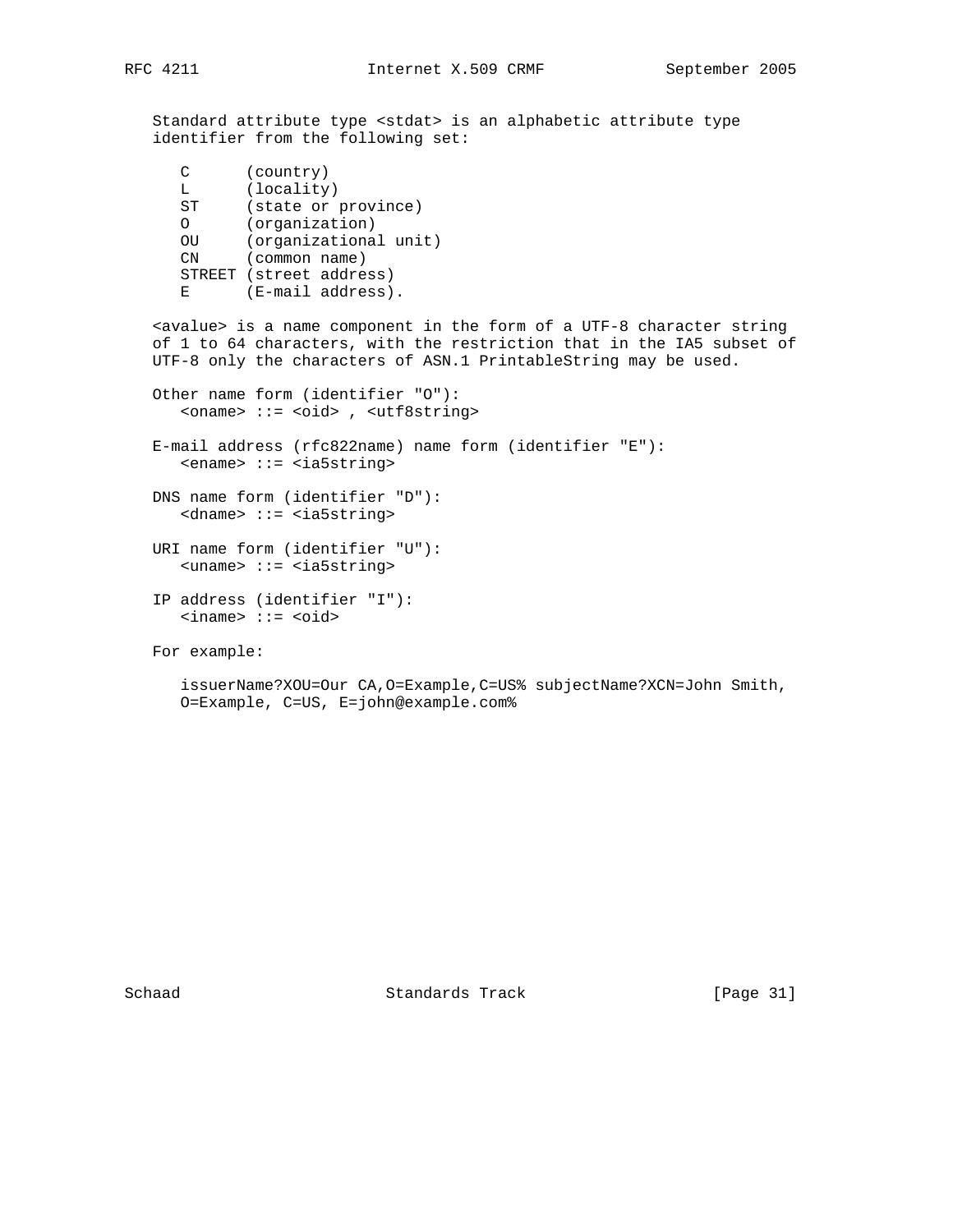Appendix B. ASN.1 Structures and OIDs PKIXCRMF-2005 {iso(1) identified-organization(3) dod(6) internet(1)  $security(5)$  mechanisms(5)  $pkix(7)$  id-mod(0) id-mod-crmf2005(36)} DEFINITIONS IMPLICIT TAGS ::= BEGIN IMPORTS -- Directory Authentication Framework (X.509) Version, AlgorithmIdentifier, Name, Time, SubjectPublicKeyInfo, Extensions, UniqueIdentifier, Attribute FROM PKIX1Explicit88 {iso(1) identified-organization(3) dod(6)  $internet(1) security(5) mechanisms(5) pix(x7) id-mod(0)$  id-pkix1-explicit(18)} -- found in [PROFILE] -- Certificate Extensions (X.509) GeneralName FROM PKIX1Implicit88 {iso(1) identified-organization(3) dod(6) internet(1) security(5) mechanisms(5) pkix(7) id-mod(0) id-pkix1-implicit(19)} -- found in [PROFILE] -- Cryptographic Message Syntax EnvelopedData FROM CryptographicMessageSyntax2004 { iso(1) member-body(2) us(840) rsadsi(113549) pkcs(1) pkcs-9(9) smime(16)  $modules(0) cms-2004(24)$   $\}$ ; -- found in [CMS] -- The following definition may be uncommented for use with -- ASN.1 compilers that do not understand UTF8String. -- UTF8String ::= [UNIVERSAL 12] IMPLICIT OCTET STRING -- The contents of this type correspond to RFC 2279. id-pkix OBJECT IDENTIFIER  $::=$  { iso(1) identified-organization(3)  $dod(6)$  internet(1) security(5) mechanisms(5) 7 } -- arc for Internet X.509 PKI protocols and their components  $id$ -pkip OBJECT IDENTIFIER ::= {  $id$ -pkix 5 }  $id$ -smime OBJECT IDENTIFIER ::= { iso(1) member-body(2) us(840) rsadsi(113549) pkcs(1) pkcs9(9) 16 }  $id-ct$  OBJECT IDENTIFIER ::=  $\{ id - smime 1 \}$  -- content types

Schaad Standards Track [Page 32]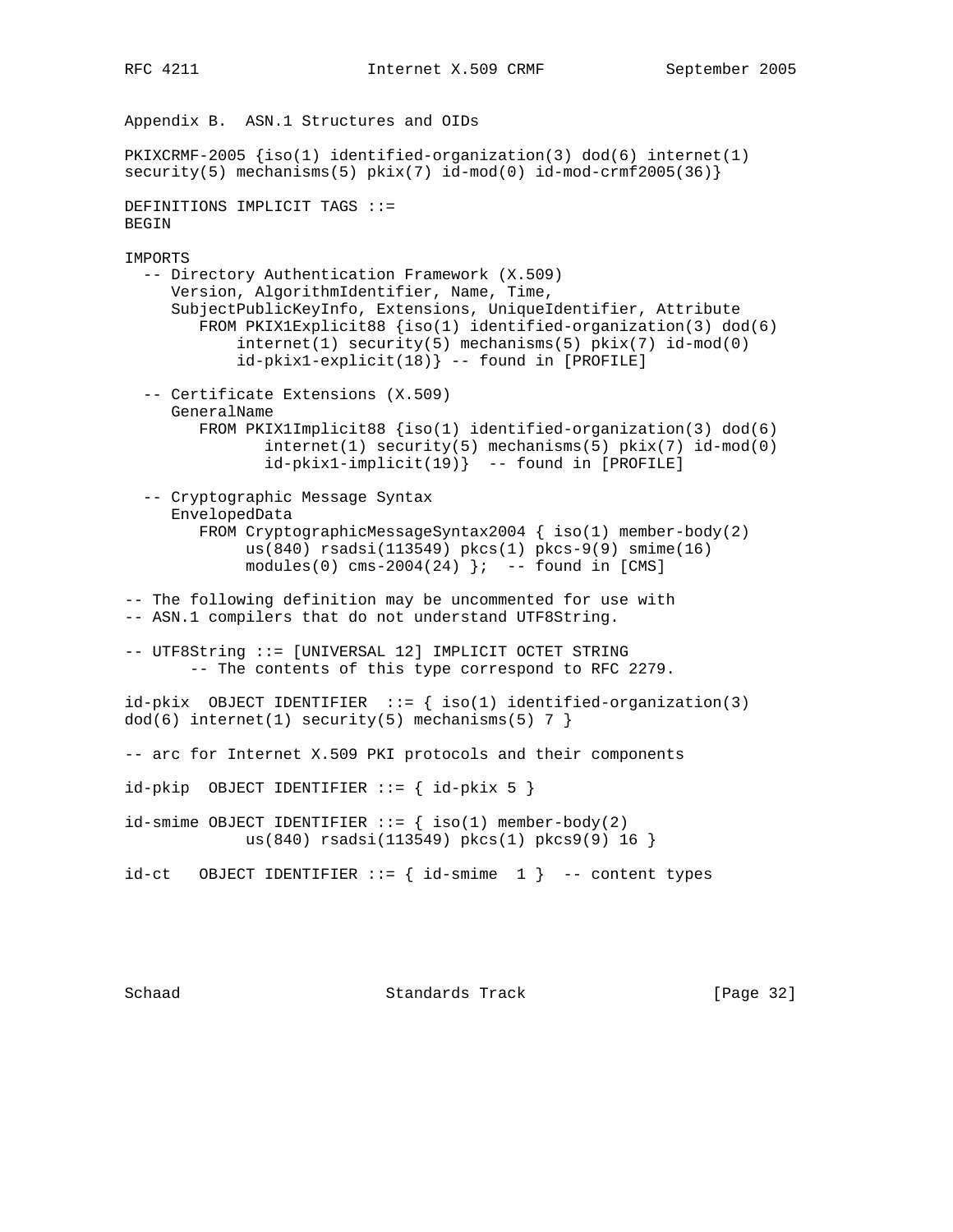-- Core definitions for this module CertReqMessages ::= SEQUENCE SIZE (1..MAX) OF CertReqMsg CertReqMsg ::= SEQUENCE { certReq CertRequest, popo ProofOfPossession OPTIONAL, -- content depends upon key type regInfo SEQUENCE SIZE(1..MAX) OF AttributeTypeAndValue OPTIONAL } CertRequest ::= SEQUENCE { certReqId INTEGER, -- ID for matching request and reply certTemplate CertTemplate, -- Selected fields of cert to be issued controls Controls OPTIONAL } -- Attributes affecting issuance CertTemplate ::= SEQUENCE { version [0] Version **OPTIONAL**, serialNumber [1] INTEGER OPTIONAL, signingAlg [2] AlgorithmIdentifier OPTIONAL, issuer [3] Name **OPTIONAL**, validity [4] OptionalValidity OPTIONAL, subject [5] Name **OPTIONAL**, publicKey [6] SubjectPublicKeyInfo OPTIONAL, issuerUID [7] UniqueIdentifier OPTIONAL, subjectUID [8] UniqueIdentifier OPTIONAL, extensions [9] Extensions OPTIONAL } OptionalValidity ::= SEQUENCE { notBefore [0] Time OPTIONAL, notAfter [1] Time OPTIONAL } -- at least one MUST be present Controls ::= SEQUENCE SIZE(1..MAX) OF AttributeTypeAndValue AttributeTypeAndValue ::= SEQUENCE { type OBJECT IDENTIFIER, value ANY DEFINED BY type } ProofOfPossession ::= CHOICE { raVerified [0] NULL, -- used if the RA has already verified that the requester is in -- possession of the private key signature [1] POPOSigningKey, keyEncipherment [2] POPOPrivKey, keyAgreement [3] POPOPrivKey } POPOSigningKey ::= SEQUENCE { poposkInput [0] POPOSigningKeyInput OPTIONAL, algorithmIdentifier AlgorithmIdentifier, signature BIT STRING }

Schaad Standards Track [Page 33]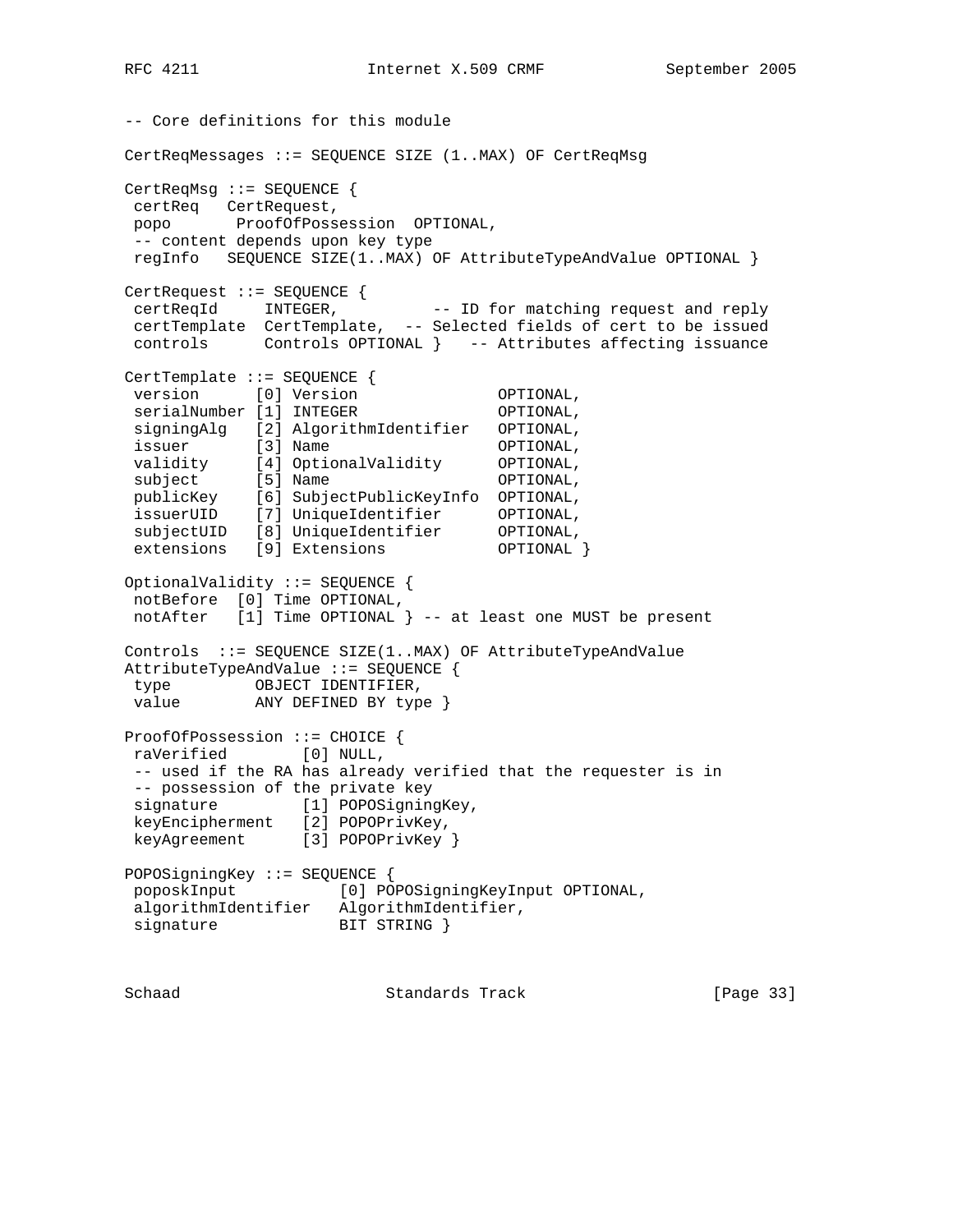RFC 4211 **Internet X.509 CRMF** September 2005

 -- The signature (using "algorithmIdentifier") is on the -- DER-encoded value of poposkInput. NOTE: If the CertReqMsg -- certReq CertTemplate contains the subject and publicKey values, -- then poposkInput MUST be omitted and the signature MUST be -- computed over the DER-encoded value of CertReqMsg certReq. If -- the CertReqMsg certReq CertTemplate does not contain both the -- public key and subject values (i.e., if it contains only one -- of these, or neither), then poposkInput MUST be present and -- MUST be signed. POPOSigningKeyInput ::= SEQUENCE { authInfo CHOICE { sender [0] GeneralName, -- used only if an authenticated identity has been -- established for the sender (e.g., a DN from a -- previously-issued and currently-valid certificate) publicKeyMAC PKMACValue }, -- used if no authenticated GeneralName currently exists for -- the sender; publicKeyMAC contains a password-based MAC -- on the DER-encoded value of publicKey publicKey SubjectPublicKeyInfo } -- from CertTemplate PKMACValue ::= SEQUENCE { algId AlgorithmIdentifier,  $--$  algorithm value shall be PasswordBasedMac  $\{1, 2, 840, 113533, 7, 66, 13\}$ -- parameter value is PBMParameter value BIT STRING } PBMParameter ::= SEQUENCE { salt OCTET STRING, owf AlgorithmIdentifier, -- AlgId for a One-Way Function (SHA-1 recommended) iterationCount INTEGER, -- number of times the OWF is applied mac AlgorithmIdentifier -- the MAC AlgId (e.g., DES-MAC, Triple-DES-MAC [PKCS11], } -- or HMAC [HMAC, RFC2202]) POPOPrivKey ::= CHOICE { thisMessage [0] BIT STRING, -- Deprecated -- possession is proven in this message (which contains the private -- key itself (encrypted for the CA)) subsequentMessage [1] SubsequentMessage, -- possession will be proven in a subsequent message dhMAC [2] BIT STRING, -- Deprecated agreeMAC [3] PKMACValue, encryptedKey [4] EnvelopedData }

Schaad Standards Track [Page 34]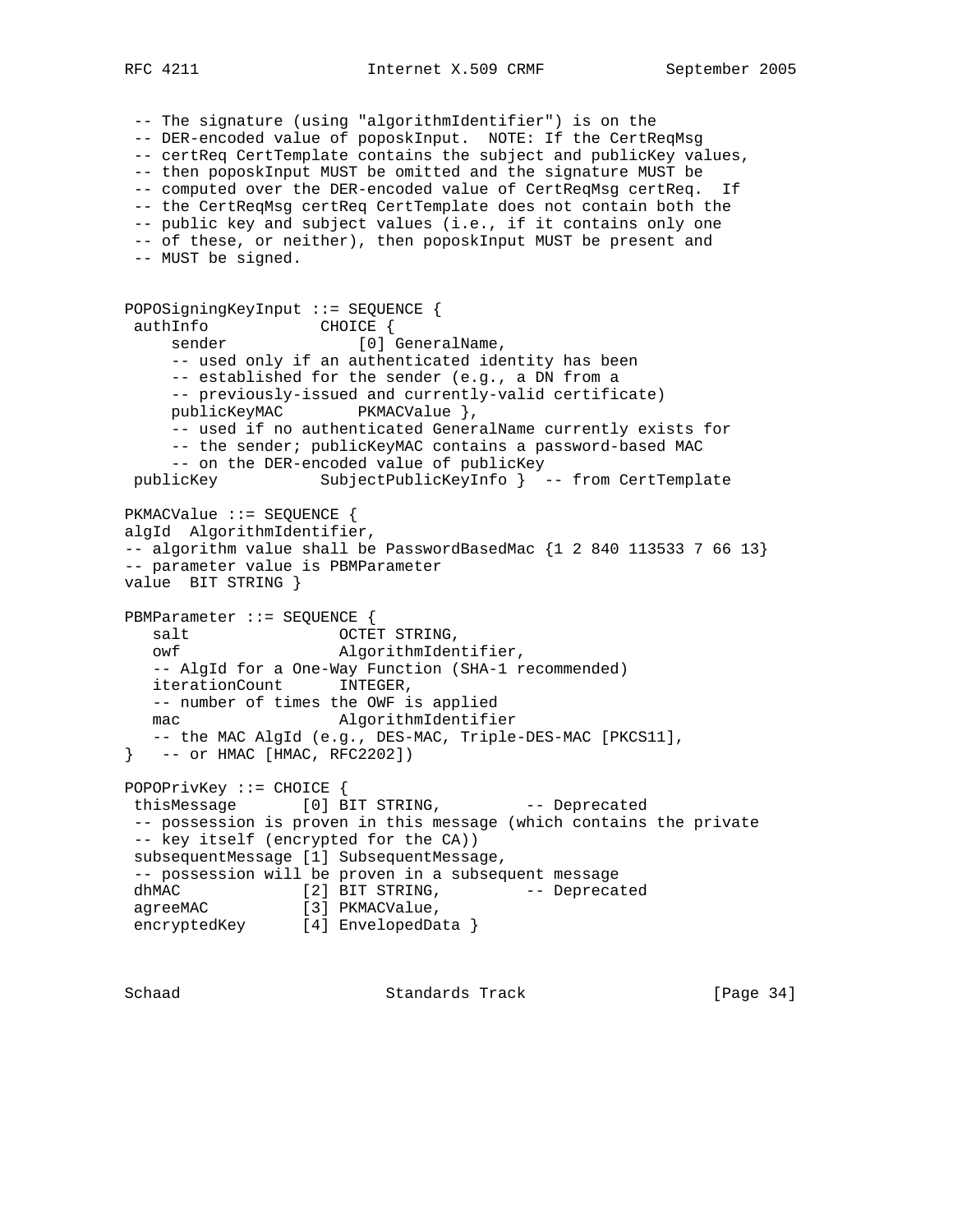RFC 4211 **Internet X.509 CRMF** September 2005

 -- for keyAgreement (only), possession is proven in this message -- (which contains a MAC (over the DER-encoded value of the -- certReq parameter in CertReqMsg, which MUST include both subject -- and publicKey) based on a key derived from the end entity's -- private DH key and the CA's public DH key); SubsequentMessage ::= INTEGER { encrCert (0), -- requests that resulting certificate be encrypted for the -- end entity (following which, POP will be proven in a -- confirmation message) challengeResp (1) } -- requests that CA engage in challenge-response exchange with -- end entity in order to prove private key possession -- Object identifier assignments -- -- Registration Controls in CRMF  $id-regCtrl$  OBJECT IDENTIFIER  $::=$  {  $id$ -pkip 1 } id-regCtrl-regToken OBJECT IDENTIFIER ::= { id-regCtrl 1 } --with syntax: RegToken ::= UTF8String id-regCtrl-authenticator OBJECT IDENTIFIER ::= { id-regCtrl 2 } --with syntax: Authenticator ::= UTF8String id-regCtrl-pkiPublicationInfo OBJECT IDENTIFIER ::= { id-regCtrl 3 } --with syntax: PKIPublicationInfo ::= SEQUENCE { action INTEGER { dontPublish (0), pleasePublish (1) }, pubInfos SEQUENCE SIZE (1..MAX) OF SinglePubInfo OPTIONAL } -- pubInfos MUST NOT be present if action is "dontPublish" -- (if action is "pleasePublish" and pubInfos is omitted, -- "dontCare" is assumed) SinglePubInfo ::= SEQUENCE { pubMethod INTEGER { dontCare (0), x500 (1), web  $(2)$ , ldap  $(3)$  }, pubLocation GeneralName OPTIONAL }

Schaad **Standards Track** [Page 35]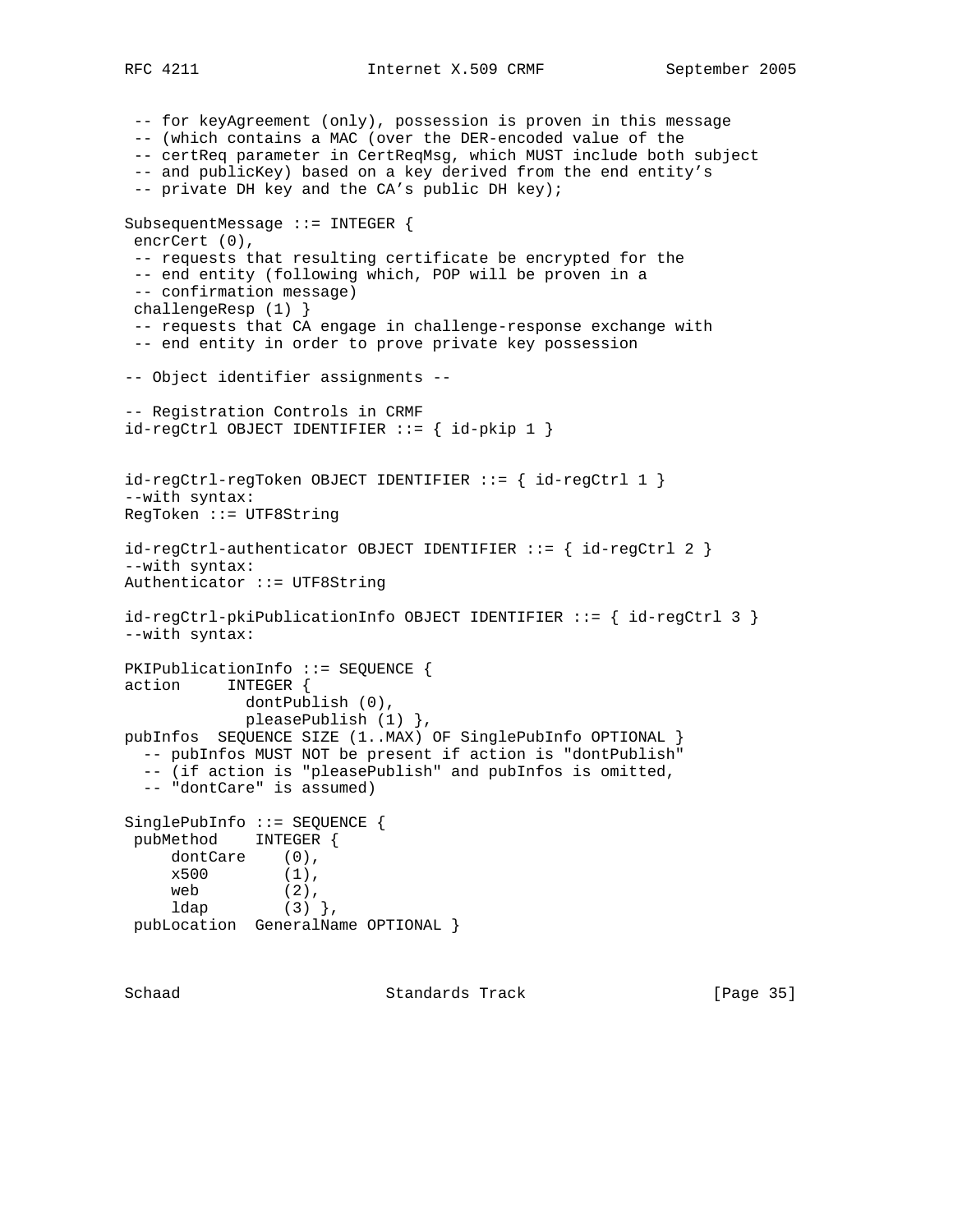id-regCtrl-pkiArchiveOptions OBJECT IDENTIFIER ::= { id-regCtrl 4 } --with syntax: PKIArchiveOptions ::= CHOICE { encryptedPrivKey [0] EncryptedKey, -- the actual value of the private key keyGenParameters [1] KeyGenParameters, -- parameters that allow the private key to be re-generated archiveRemGenPrivKey [2] BOOLEAN } -- set to TRUE if sender wishes receiver to archive the private -- key of a key pair that the receiver generates in response to -- this request; set to FALSE if no archival is desired. EncryptedKey ::= CHOICE { encryptedValue EncryptedValue, -- Deprecated envelopedData [0] EnvelopedData } -- The encrypted private key MUST be placed in the envelopedData -- encryptedContentInfo encryptedContent OCTET STRING. EncryptedValue ::= SEQUENCE { intendedAlg [0] AlgorithmIdentifier OPTIONAL, -- the intended algorithm for which the value will be used symmAlg [1] AlgorithmIdentifier OPTIONAL, -- the symmetric algorithm used to encrypt the value encSymmKey [2] BIT STRING OPTIONAL, -- the (encrypted) symmetric key used to encrypt the value keyAlg [3] AlgorithmIdentifier OPTIONAL, -- algorithm used to encrypt the symmetric key valueHint [4] OCTET STRING OPTIONAL, -- a brief description or identifier of the encValue content -- (may be meaningful only to the sending entity, and used only -- if EncryptedValue might be re-examined by the sending entity -- in the future) encValue BIT STRING } -- the encrypted value itself -- When EncryptedValue is used to carry a private key (as opposed to -- a certificate), implementations MUST support the encValue field -- containing an encrypted PrivateKeyInfo as defined in [PKCS11], -- section 12.11. If encValue contains some other format/encoding -- for the private key, the first octet of valueHint MAY be used -- to indicate the format/encoding (but note that the possible values -- of this octet are not specified at this time). In all cases, the -- intendedAlg field MUST be used to indicate at least the OID of -- the intended algorithm of the private key, unless this information -- is known a priori to both sender and receiver by some other means.

KeyGenParameters ::= OCTET STRING

Schaad Standards Track [Page 36]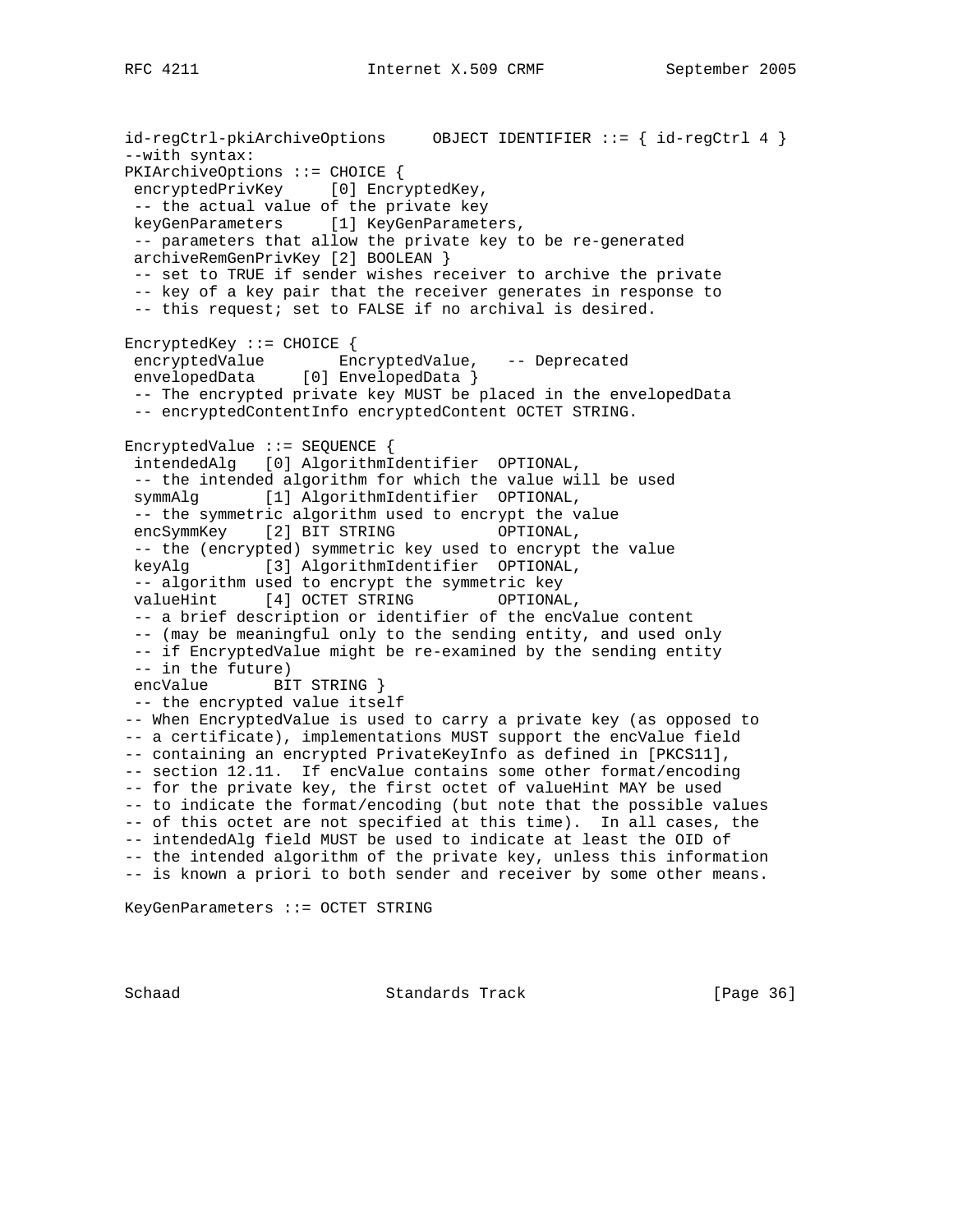id-regCtrl-oldCertID OBJECT IDENTIFIER ::= { id-regCtrl 5 } --with syntax: OldCertId ::= CertId CertId ::= SEQUENCE { issuer GeneralName, serialNumber INTEGER } id-regCtrl-protocolEncrKey OBJECT IDENTIFIER ::= { id-regCtrl 6 } --with syntax: ProtocolEncrKey ::= SubjectPublicKeyInfo -- Registration Info in CRMF  $id-regInfo OBJECT IDENTIFYER :: = { id-pkip 2 }$ id-regInfo-utf8Pairs OBJECT IDENTIFIER ::= { id-regInfo 1 } --with syntax UTF8Pairs ::= UTF8String id-regInfo-certReq OBJECT IDENTIFIER ::= { id-regInfo 2 } --with syntax CertReq ::= CertRequest -- id-ct-encKeyWithID is a new content type used for CMS objects. -- it contains both a private key and an identifier for key escrow -- agents to check against recovery requestors. id-ct-encKeyWithID OBJECT IDENTIFIER ::= {id-ct 21} EncKeyWithID ::= SEQUENCE { privateKey PrivateKeyInfo, identifier CHOICE { string UTF8String, generalName GeneralName } OPTIONAL } PrivateKeyInfo ::= SEQUENCE { version **INTEGER**, privateKeyAlgorithm AlgorithmIdentifier, privateKey **OCTET STRING**, attributes [0] IMPLICIT Attributes OPTIONAL } Attributes ::= SET OF Attribute END

Schaad **Standards Track** [Page 37]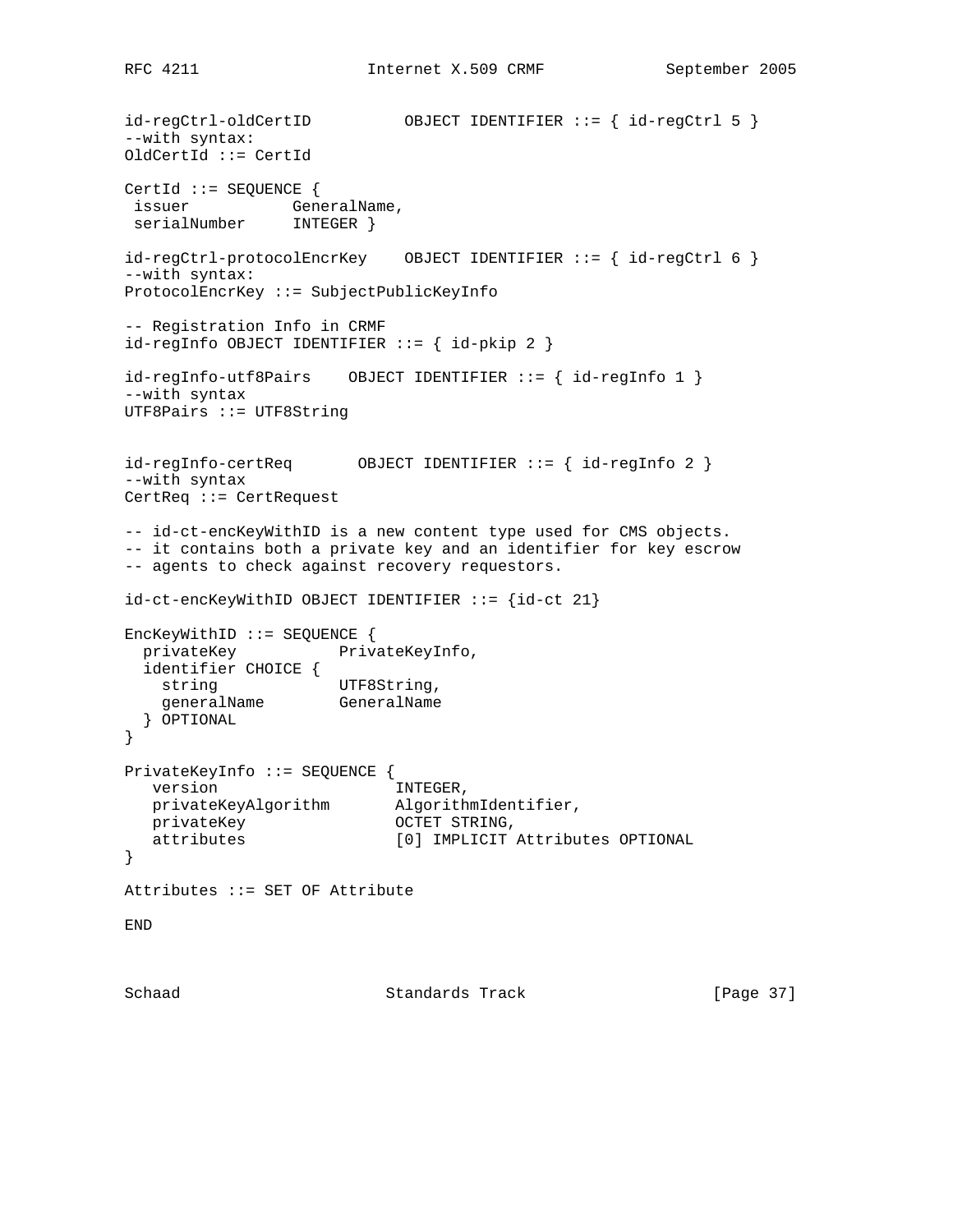Appendix C. Why do Proof-of-Possession (POP)

 Proof-of-Possession, or POP, means that the CA is adequately convinced that the entity requesting a certificate for the public key Y, has access to the corresponding private key X.

 POP is important because it provides an appropriate level of assurance of the correct operation of the PKI as a whole. At its lowest level, POP counters the "self-inflicted denial of service"; that is, an entity voluntarily gets a certificate that cannot be used to sign or encrypt/decrypt information. However, as the following two examples demonstrate, POP also counters less direct, but more severe, threats:

 POP for signing keys: it is important to provide POP for keys used to sign material, in order to provide non-repudiation of transactions. For example, suppose Alice legitimately has private key X and its corresponding public key Y. Alice has a certificate from Charlie, a CA, containing Y. Alice uses X to sign a transaction T. Without POP, Mal could also get a certificate from Charlie containing the same public key, Y. Now, there are two possible threats: Mal could claim to have been the real signer of T; or Alice can falsely deny signing T, claiming that it was instead Mal. Since no one can reliably prove that Mal did or did not ever possess X, neither of these claims can be refuted, and thus the service provided by and the confidence in the PKI has been defeated. (Of course, if Mal really did possess X, Alice's private key, then no POP mechanism in the world will help, but that is a different problem.)

 Note that one level of protection can be gained by having Alice (as the true signer of the transaction) include in the signed information, her certificate or an identifier of her certificate (e.g., a hash of her certificate). This might make it more difficult for Mal to claim authorship; he would have to assert that he incorrectly included Alice's certificate, rather than his own. However, it would not stop Alice from falsely repudiating her actions. Since the certificate itself is a public item, Mal indeed could have inserted Alice's certificate or identifier into the signed transaction, and thus its presence does not indicate that Alice was the one who participated in the now-repudiated transaction. The only reliable way to stop this attack is to require that Mal prove he possesses X before his certificate is issued.

Schaad Standards Track [Page 38]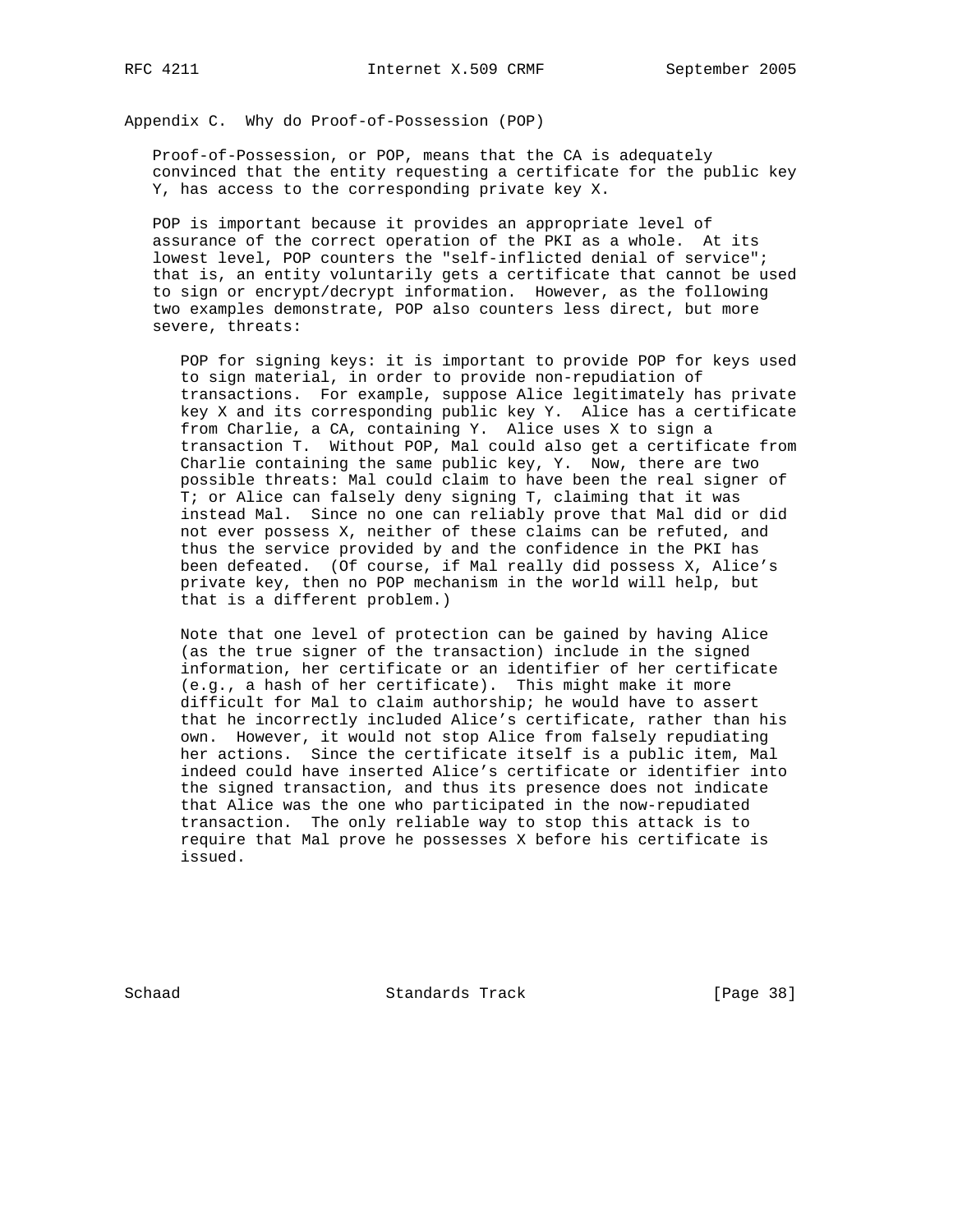For signing keys used only for authentication, and not for non repudiation, the threat is lower because users may not care about Alice's after-the-fact repudiation, and thus POP becomes less important. However, POP SHOULD still be done wherever feasible in this environment, by either off-line or on-line means.

 POP for key management keys: Similarly, POP for key management keys (that is, keys used for either key agreement or key exchange) can help to prevent undermining confidence in the PKI. Suppose that Al is a new instructor in the Computer Science Department of a local university. Al has created a draft final exam for the Introduction to Networking course he is teaching. He wants to send a copy of the draft final to Dorothy, the Department Head, for her review prior to giving the exam. This exam will of course be encrypted, as several students have access to the computer system. However, a quick search of the certificate repository (e.g., search the repository for all records with subjectPublicKey=Dorothy's-value) turns up the fact that several students have certificates containing the same public key management key as Dorothy. At this point, if no POP has been done by the CA, Al has no way of knowing whether all of the students have simply created these certificates without knowing the corresponding private key (and thus it is safe to send the encrypted exam to Dorothy), or whether the students have somehow acquired Dorothy's private key (and thus it is certainly not safe to send the exam). Thus, the service to be provided by the PKI allowing users to communicate with one another, with confidence in who they are communicating with, has been totally defeated. If the CA is providing POP, then either no students will have such certificates, or Al can know with certainty that the students do indeed know Dorothy's private key, and act accordingly.

Author's Address

 Jim Schaad Soaring Hawk Consulting PO Box 675 Gold Bar, WA 98251

EMail: jimsch@exmsft.com

Schaad Standards Track [Page 39]